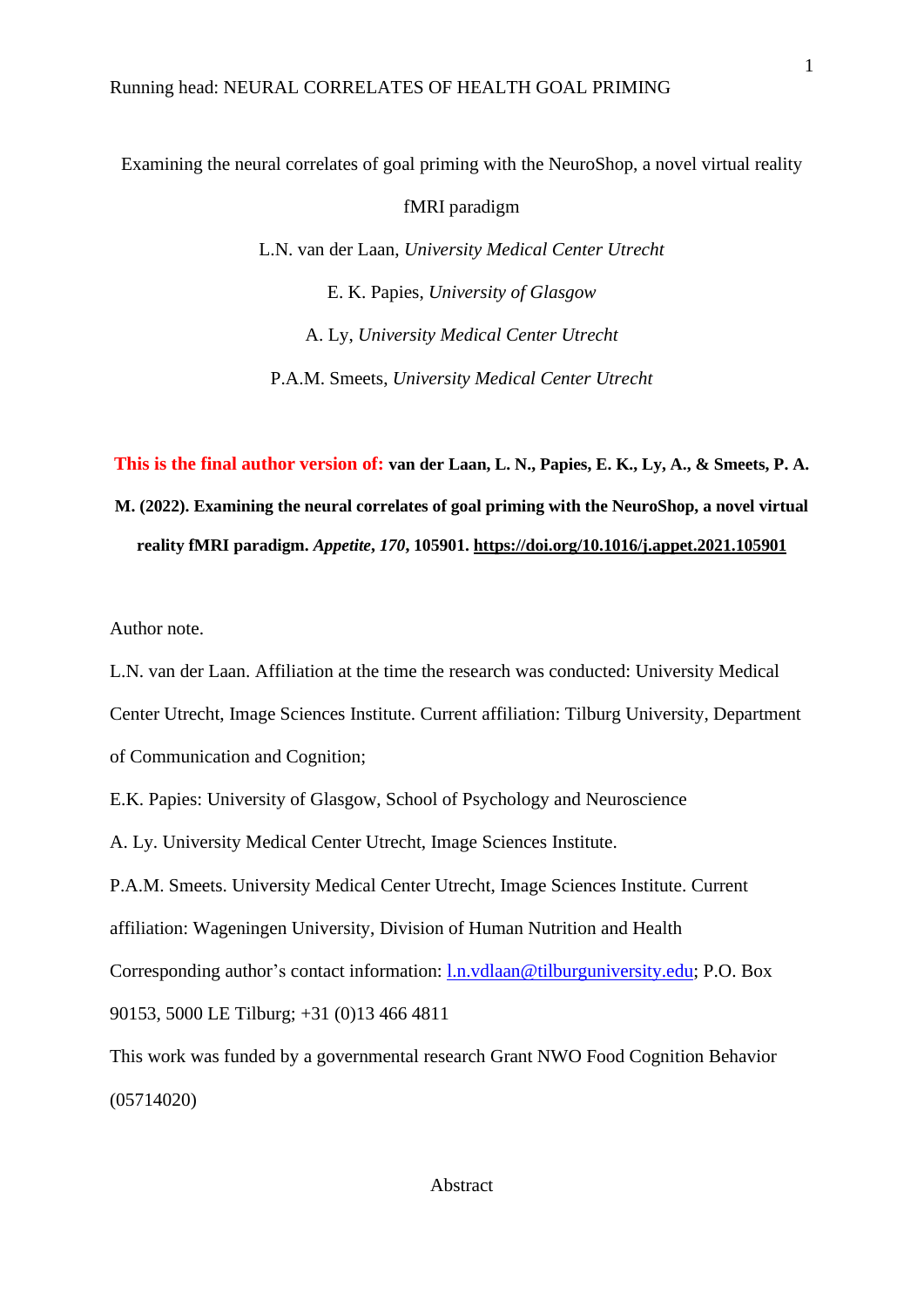**Objective**: Health goal priming has been shown to stimulate healthy food choices by activating an individual's weight-control goal. The present study combined fMRI with a novel virtual reality food choice task to elucidate the underlying neural mechanisms of health goal priming. Previous research has suggested that the ventromedial prefrontal cortex (vmPFC) and dorsolateral prefrontal cortex (dlPFC) play a role in the incorporation of health considerations into the food choice process. Responses may be more representative for those found in real life when assessed in an environment similar to the actual choice environment. Therefore, the first aim of the study was to explore if a novel virtual reality food choice task is sufficiently sensitive to detect basic valuation processes in food choice. The second aim was to examine whether increased activation in the dlPFC drives the effects of health goal priming.

**Methods**: Fifty-six female participants performed an fMRI food choice task embedded in a virtual supermarket environment. They chose between perceived healthy and unhealthy products in a health prime, hedonic prime, and non-food control condition, while activation in brain areas involved in self-control and valuation (vmPFC, dlPFC) was assessed.

**Results**: There were no differences in relative preference for perceived healthy products over unhealthy products between the conditions. There were also no main effects of prime condition on brain activation in the vmPFC and dPFC during food choice. Across conditions, activation in the vmPFC correlated with the tastiness of the chosen product during food choice.

**Conclusions:** Although the study does not provide support for health goal priming triggering neural self-control mechanisms, results did show that virtual reality has potential for a more realistic fMRI food choice paradigm.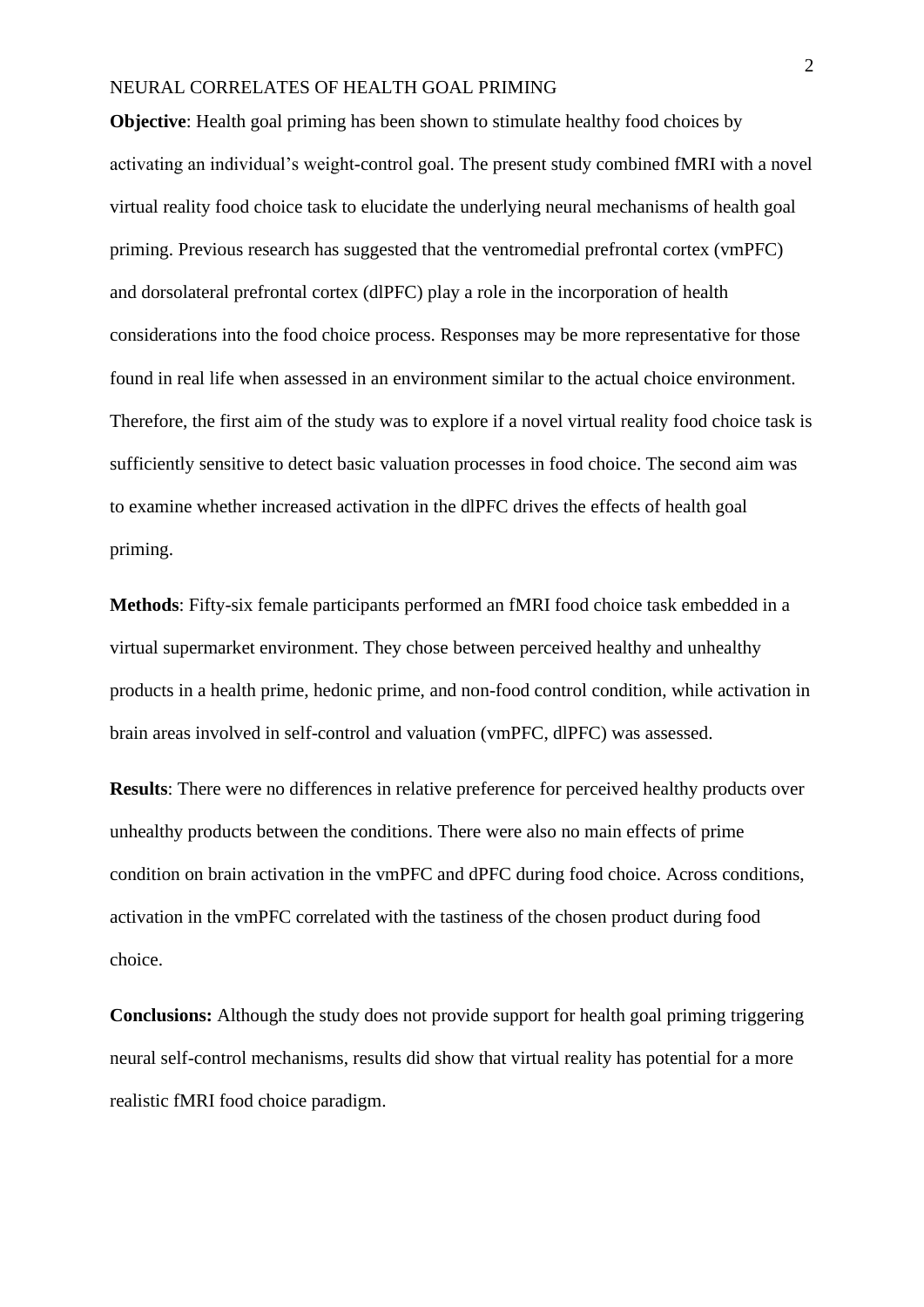**Keywords**: health goal priming, self-control, food choice, external cue, virtual reality

supermarket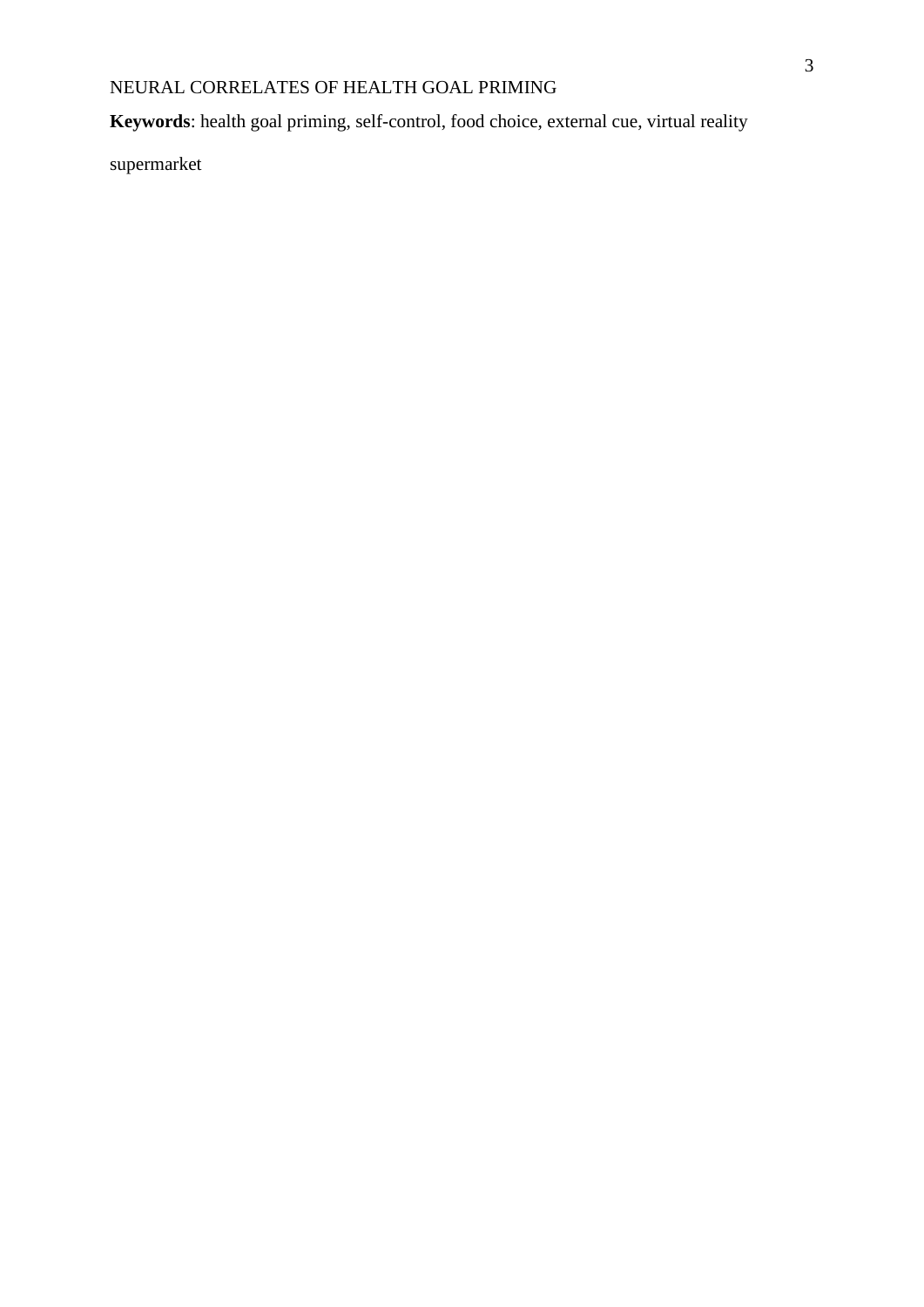#### Neural mechanisms of Health Goal Priming

A growing number of people are overweight or obese (Ng et al., 2014), and this puts them at risk for a range of serious health consequences, like diabetes (Kahn, Hull, & Utzschneider, 2006) and high blood pressure (Kotsis et al., 2005). Although many people try to control their weight by dieting (Kruger, Galuska, Serdula, & Jones, 2004), persistent weight loss turns out to be difficult to achieve (Jeffery et al., 2000). The continuous exposure to tempting food cues in our environment is considered a cause of overeating (Cohen, 2008) since these cues act as primes that unconsciously trigger peoples' motivation to consume food (Levitsky & Pacanowski, 2012). Exposing people to cues for healthy eating has been suggested to be an effective strategy to counter these influences. The present experiment was designed to examine the neural mechanisms underlying such health primes, in order to establish whether they rely on well-evidenced self-control mechanisms in the brain.

Primes are environmental cues that can influence an individual's thoughts, feelings, and behavior (Bargh & Chartrand, 2000). Health goal primes can be used as an intervention tool to cue personal health goals in the micro-environment in which food choices are made (Hollands et al., 2017; Papies, 2016; Sheeran, Gollwitzer, & Bargh, 2013). In health goal priming, an external cue, such as a flyer with diet-related words (Papies et al., 2014), activates an individual's long-term goal of healthy eating and controlling one's weight, which can then affect cognition and behaviour to be more in line with those long-term goals (Papies, 2016). Research in both laboratory and real-world settings has shown that health goal priming can stimulate healthier food choices (Boland, Connell, & Vallen, 2013; Brunner & Siegrist, 2012; Papies & Hamstra, 2010; Papies, Potjes, Keesman, Schwinghammer, & van Koningsbruggen, 2014; Papies & Veling, 2013; Van der Laan, Papies, Hooge, & Smeets, 2017), especially among participants with a strong dieting goal (for a meta-analysis, see Buckland, Er, Redpath,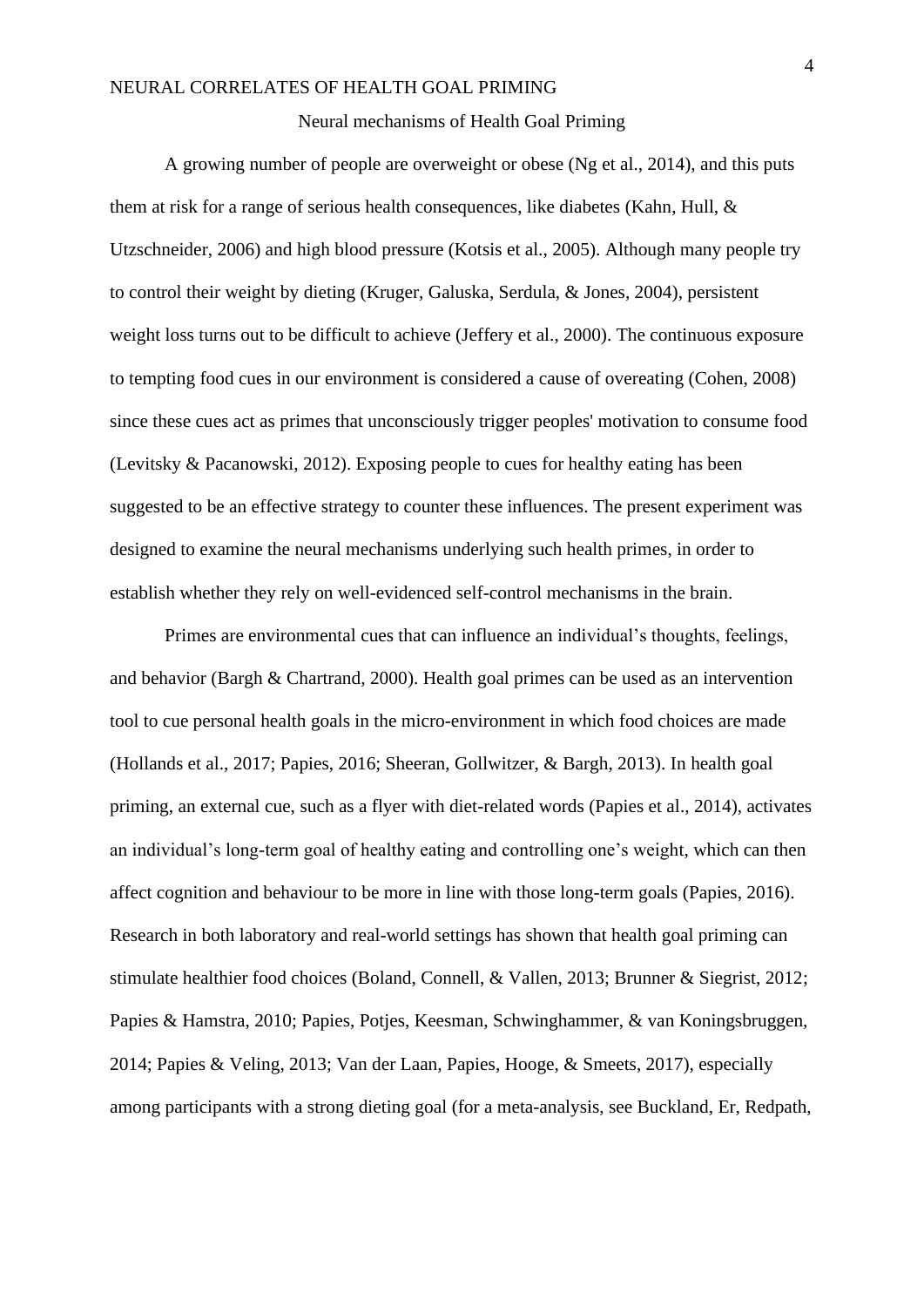& Beaulieu, 2018). To date, it is largely unknown through which neural mechanisms health goal priming influences choice.

Studies on the neural processes of self-control in food choice have shown that brain areas involved in inhibitory control show increased activation during successful self-control (Hare, Camerer, & Rangel, 2009; Lopez, Hofmann, Wagner, Kelly, & Todd, 2014; Van der Laan, de Ridder, Viergever, & Smeets, 2014). The interaction between the ventromedial and dorsolateral prefrontal cortex has an important role in successful self-control (e.g., Hare et al., 2009). Activation in the dorsolateral prefrontal cortex (dlPFC) was stronger when weightconcerned individuals successfully exercised self-control during food choice (i.e., when choosing less tasty healthy food over tasty but unhealthy foods). The authors also found that the dlPFC activity modulated activity in the ventromedial prefrontal cortex (vmPFC) (Hare et al., 2009), which is involved in the integration of different decision-related factors (O'Doherty, 2011), such as taste and healthiness in food choice. Hare and colleagues (2009) found that activity in the vmPFC reflected both health and taste considerations in successful self-controllers, but only reflected taste in non-successful self-controllers. Therefore, they proposed that in order to make healthy food choices, dlPFC activation is required to incorporate health considerations into the vmPFC goal value computation. Similarly, Hare, Malmaud, and Rangel (2011), examined the effect of an explicit attention cue on food choice and the underlying neural mechanisms in a group of non-dieting participants. Here, participants were explicitly instructed to consider the food's healthiness in their choice. This instruction increased activity in the dlPFC during food choice and resulted in healthier food choices. Again, healthy food choices resulted from modulation of the vmPFC activity by increased activation in the dlPFC. A recent study replicated this finding and showed that considering the healthiness of food increased the connectivity between the vmPFC and the dlPFC (Van Meer et al., 2017). Similarly, product cues associated with healthiness, such as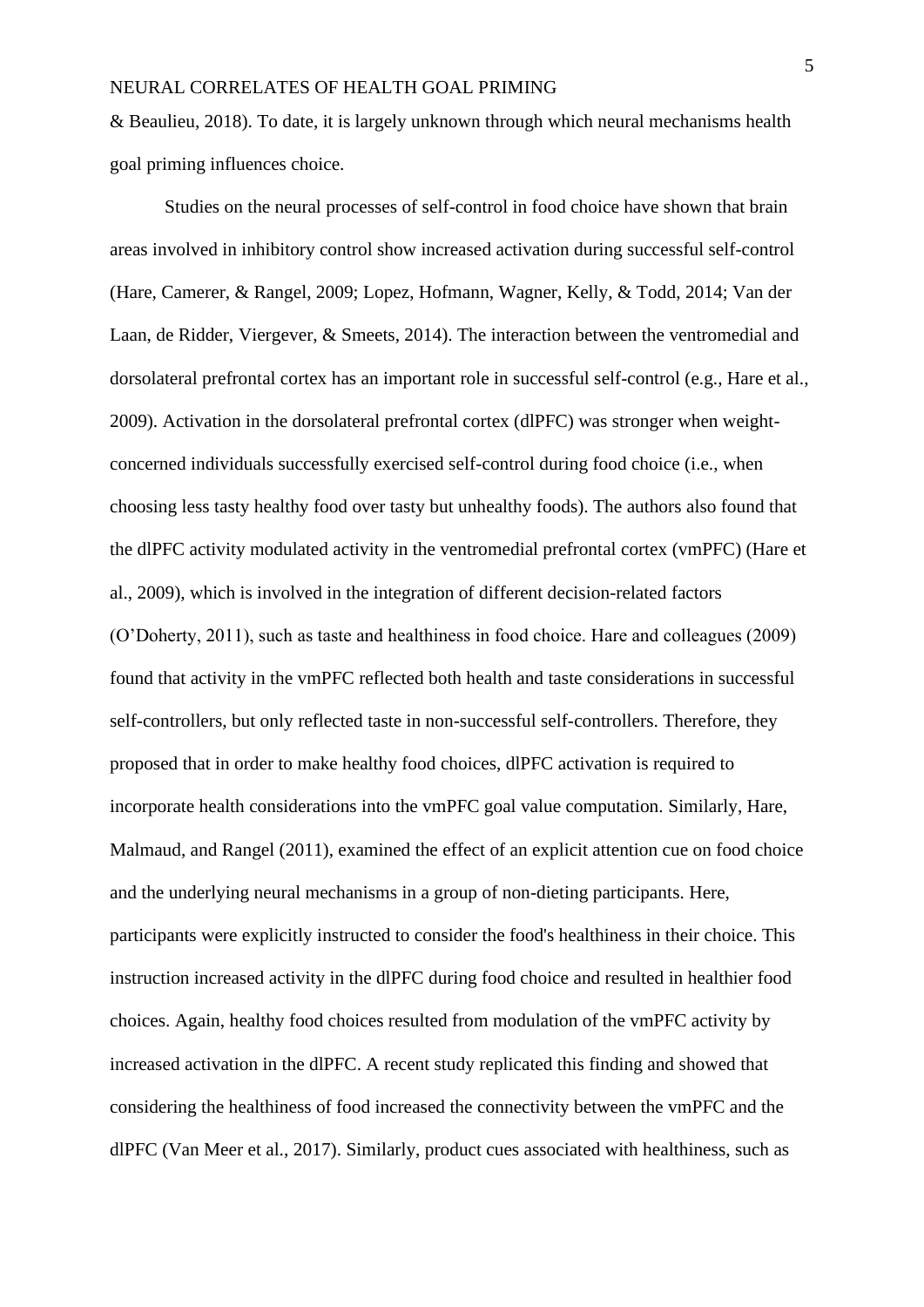organic labels, (Aguirre, 2007; Yiridoe, Bonti-Ankomah, & Martin, 2005), increase activity in the dlPFC during food choice (Linder et al., 2010; Lusk et al., 2015).

Although these studies have shown that product cues and explicit health instructions can influence food choice and neural processes underlying choice, the effect of more implicit cues, such as health goal primes, is unknown. Goal primes can influence an individual's momentary mindset such that food attributes related to longer term goals are taken into account, without explicit instructions or conscious awareness (Fishbach, Friedman, & Kruglanksi, 2003; Papies et al., 2014; Papies, 2016). Because goal primes can be delivered as words or images and can be integrated into menus, advertisements, or shop displays, making health goal priming a potentially scalable intervention strategy, even in complex daily-life environments such as supermarkets (Hollands et al., 2017; Papies, Potjes, Keesman, Schwinghammer, & van Koningsbruggen, 2014). Therefore, the present study examined the effect of a health goal prime on the neural responses to food choices in a supermarket setting.

For health goal priming and many other intervention approaches, responses may be more representative for those found in real life when the effects are assessed in an environment similar to the actual choice environment (e.g., Best, Barsalou, & Papies, 2018). Therefore, the first aim of the current study was to explore if a novel virtual reality food choice task is sufficiently sensitive to detect basic valuation processes in food choice. Previous neuroimaging studies on food choice have been performed in laboratory settings with highly controlled and simplified choice paradigms. A need for more realistic food choice contexts for food-related fMRI research has been echoed in a recent good-practice paper (Smeets et al., 2019). Several situational factors that influence (health) goals and preferences are either absent (i.e., in-store cues) or present (i.e., medical equipment such as an MRI scanner) and may hamper the translation of fMRI findings to real life contexts. Considering that interventions should ultimately affect behaviour in the complex setting of daily life, the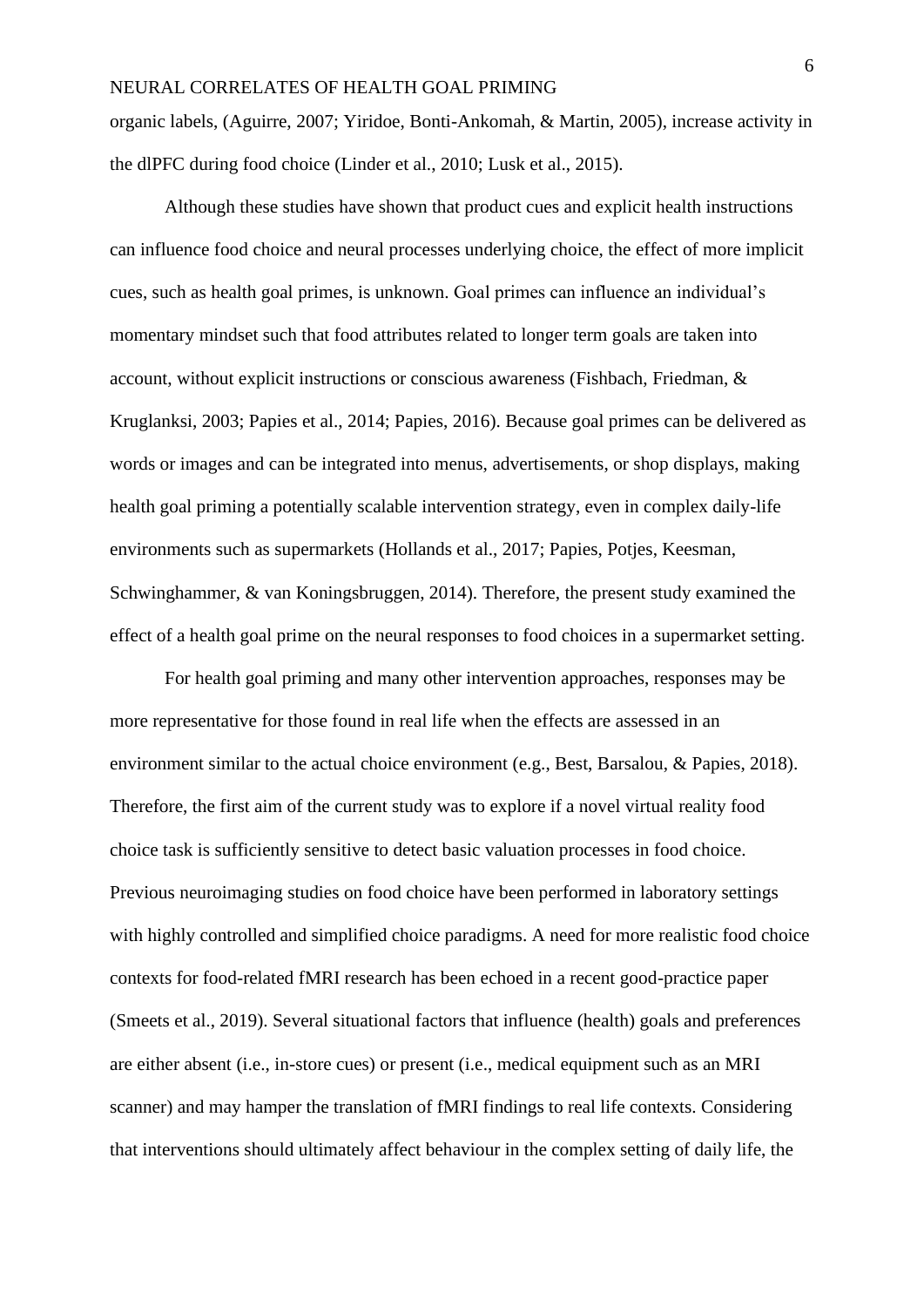food choices in the present study were made in a virtual supermarket with realistic goal primes (i.e., advertisement posters). Though virtual reality has become a common research tool (Hoenink et al., 2020, Blom et al., 2021; Smit et al., 2021, Van Herpen et al., 2016) in non-neuroimaging studies, its use in fMRI research is still scarce and to the authors' knowledge no fMRI food choice tasks have been employed yet. Virtual reality induces feelings of presence (Witmer & Singer 1998) in the virtual environment (i.e., the supermarket) such that awareness of the actual physical situation (i.e., lying in an MRI scanner) is reduced. Research has shown that shopping behavior in virtual supermarkets is comparable to shopping behavior in a regular supermarket (Waterlander, Jiang, Steenhuis, & Mhurchu, 2015) and that food (compared to nonfood) stimuli elicit similar psychological responses in VR compared to real life (Van der Waal et al., 2021). However, a downside of virtual reality is that it may results in more noise and excessive visual input, thereby reducing the sensitivity for picking up effects of interest. For these reasons we here explored the potential of the NeuroShop, a novel virtual reality fMRI food choice paradigm. The NeuroShop could be regarded as a valid instrument if it enables detection of basic neural food valuation responses that are robustly found in previous studies employing standardized food choice tasks. To this end, we assessed if we could detect two previously established basic food valuation responses (e.g., Van Meer et al., 2017, Hare et al., 2011), namely 1) an association between the tastiness of the chosen product and vmPFC activation during choice, and 2) an association between the perceived healthiness of the chosen product and dlPFC activation during choice.

The second aim of this study was to assess the effect of a health goal prime on the neural activation during food choice in a realistic virtual food choice environment. We expected that the health goal prime would result in increased activation in the dlPFC during food choice, since increased activation in the dlPFC is seen in food choices after explicit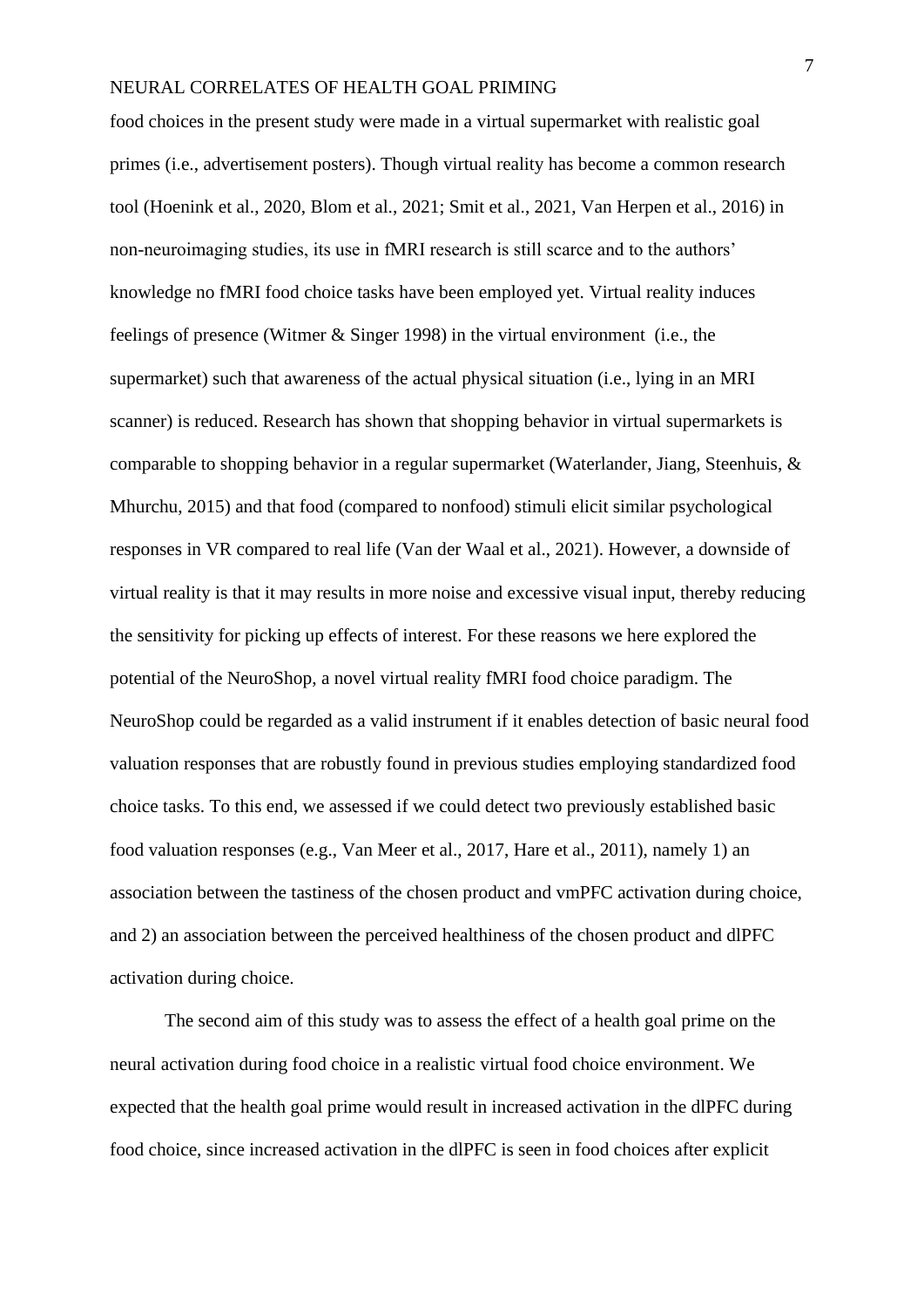health cues (Hare et al., 2011). In line with this, the first hypothesis was that food choices after a health goal prime would elicit stronger activation in dlPFC than food choices after a neutral or hedonic prime. The study also examined the effect of a health goal prime on preferences for healthy versus unhealthy products, compared with a hedonic prime and a nonfood control prime. We expected that health goal primes would stimulate healthy food choices, in line with previous behavioral studies on health goal priming (e.g., Boland et al., 2013; Papies, 2016; Papies & Hamstra, 2010; Papies et al., 2014; Papies & Veling, 2013; Van der Laan et al., 2017). Therefore, our second hypothesis was that exposure to a health goal prime would result in more healthy food choices than a neutral or hedonic prime.

#### **Method**

#### **Participants**

The study sample consisted of 56 females (age in years:  $M = 22.4$ ,  $SD = 4.0$ , BMI in  $kg/m<sup>2</sup>: M = 22.4, SD = 2.6$ . Participants were recruited through university subject pools and posters at the University of Amsterdam, VU Amsterdam, and Utrecht University for a study on the brain responses to visual food cues. Interested participants were sent a link to complete an online questionnaire on demographic information, dietary restraint  $(M = 2.6, SD = 0.7)$  as measured by the Dutch Eating behavior Questionnaire (Van Strien et al., 1986), and exclusion criteria. All participants were healthy, right-handed, and had normal or corrected-to-normal vision. Exclusion criteria were: neurological and eating disorders, gastro-intestinal disorders, diabetes, vegetarian or vegan diets, food allergies, medically prescribed diets, or a contraindication for Magnetic Resonance Imaging (MRI), such as pregnancy, claustrophobia, and irremovable metal in or on the body. Smokers or individuals using psychotropic medication were also excluded. Only women were included in the study because they have different neural responses to food cues compared to men (Chao et al., 2017). The study was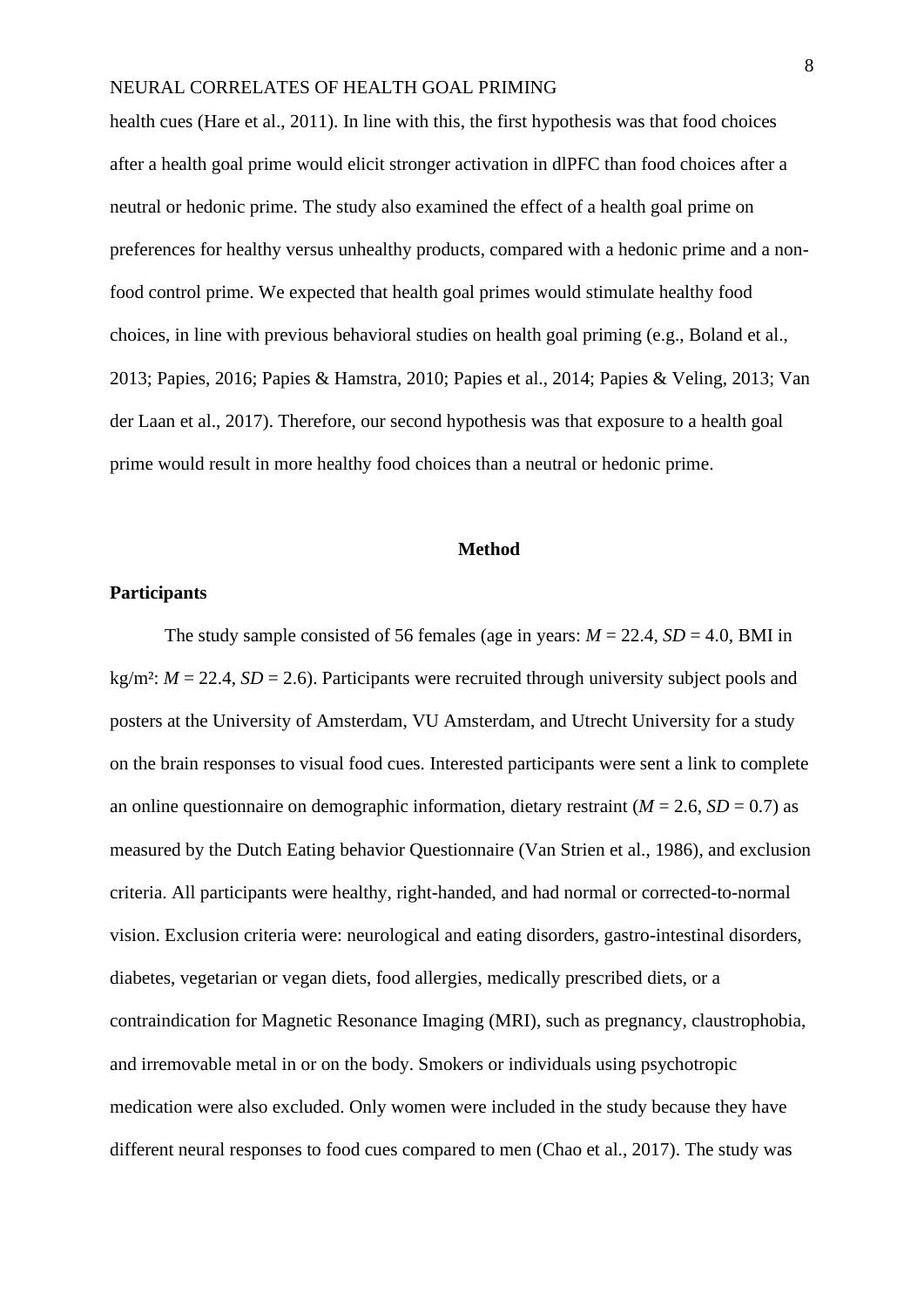approved by the Ethics Committee of the University of Amsterdam and participants' informed consent was obtained before the start of the study. Participants received  $\epsilon$ 30 in gift cards as a compensation for their participation.

# **Design**

The experiment had a within-subject design with three conditions: a health goal prime condition, hedonic prime condition, and non-food control condition. The hedonic prime condition served as an additional control condition, to increase the contrast with the health goal prime. While undergoing fMRI, participants performed a virtual supermarket food choice task (i.e., NeuroShop Choice Task) in which they chose between perceived healthy (PH) and perceived unhealthy (PU) food products.

# **Procedure**

The study consisted of one session with a duration of approximately 100 minutes at the Spinoza Centre for NeuroImaging. Participants were asked not to eat or drink at least two hours before the session and to preferably have eaten a small meal 2.5 hours before the session. Upon arrival at the lab, participants completed a questionnaire on their current hunger level (e.g., "*How hungry are you at this moment?*", from 1 - *Not hungry at all* to 9 - *Very hungry;*  $M = 4.1$ ,  $SD = 1.8$ ). They also rated the tastiness of the food products used in the study (1 - *Not tasty at all* to 9 - *Very tasty*) on a computer. Next, participants entered the scanner. Participants first navigated through in the NeuroShop environment using a MRI compatible joystick, while the T1 MRI scan was being made. During the functional MRI, scan participants made food choices in the NeuroShop choice task, in which they were shown health goal prime advertisements, hedonic goal prime advertisements, and non-food advertisements. The NeuroShop environment and the NeuroShop choice task were presented on a screen at end of the bore of the MRI scanner, which participants could view through a mirror on the head coil. After the scan session, participants rated the healthiness of the study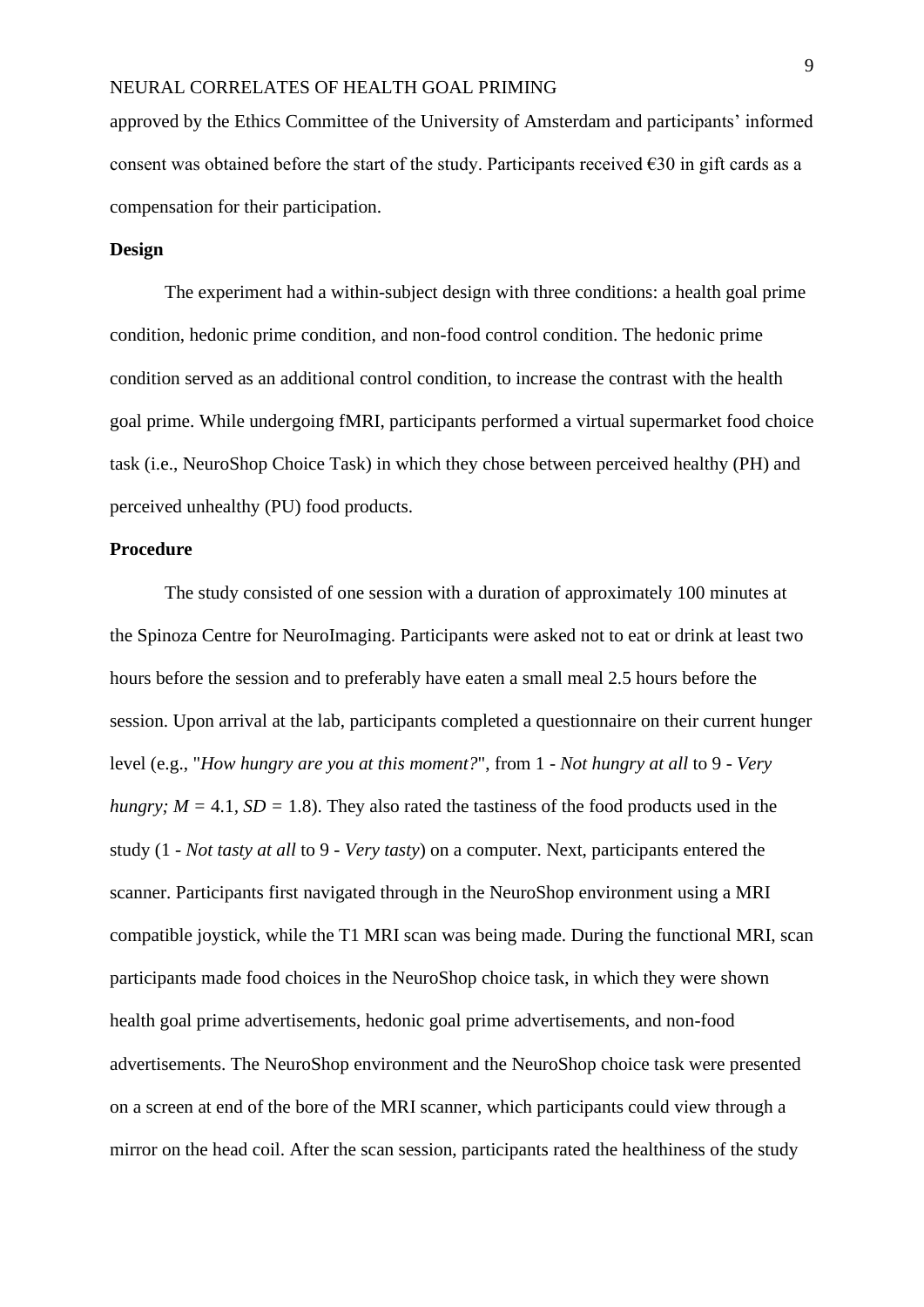stimuli (1 - *Not healthy at all* to 9 - *Very healthy*). Lastly, participants completed the Igroup Presence Questionnaire (Schubert et al., 2001) that assessed how embedded they had been in the virtual supermarket ( $M = 3.14$ ,  $SD = 0.50$ ;  $\alpha = .76$ ). Further, participants were asked what they thought the aim of the study was. At the end of the experiment, participants were thanked, reimbursed, and debriefed.

#### **NeuroShop fMRI paradigm**

The NeuroShop fMRI paradigm consists of two applications, namely an environment that participants can freely navigate through and a standardized fMRI task. The NeuroShop environment has been evolved further into the VirtuMart virtual supermarket which has been used in non-neuroimaging food choice research and is evaluated by users as easy to understand and navigate through (Blom et al., 2021, Smit et al., 2021, Hoenink et al., 2020; Hoenink et al., 2021). The NeuroShop fMRI paradigm entails a computer-generated world displayed on a single screen that is experienced from a first-person perspective. In line with the definitions of Slater (2009), this implementation can be defined as non-immersive virtual reality (as opposed to 'immersive VR' which is displayed on a stereoscopic display or supports other sensorimotor contingencies).

**NeuroShop environment.** Participants navigated through the NeuroShop environment with an MRI compatible joystick for six minutes during the T1 MRI scan. Participants were instructed to walk around freely and explore the NeuroShop environment, which resembled a well-known Dutch supermarket and was designed with the 3D modeling software Blender by the first author (Figure 1). The purpose of this was to help participants become embedded in the supermarket environment and involved in the act of grocery shopping. All of the study's food stimuli were displayed in 3D. The reported level of presence during the virtual shopping experience, based on the Igroup Presence Questionnaire (Schubert et al., 2001) was 3.14 (scale ranging from 1 to 5; higher is stronger presence). This can be regarded as a moderate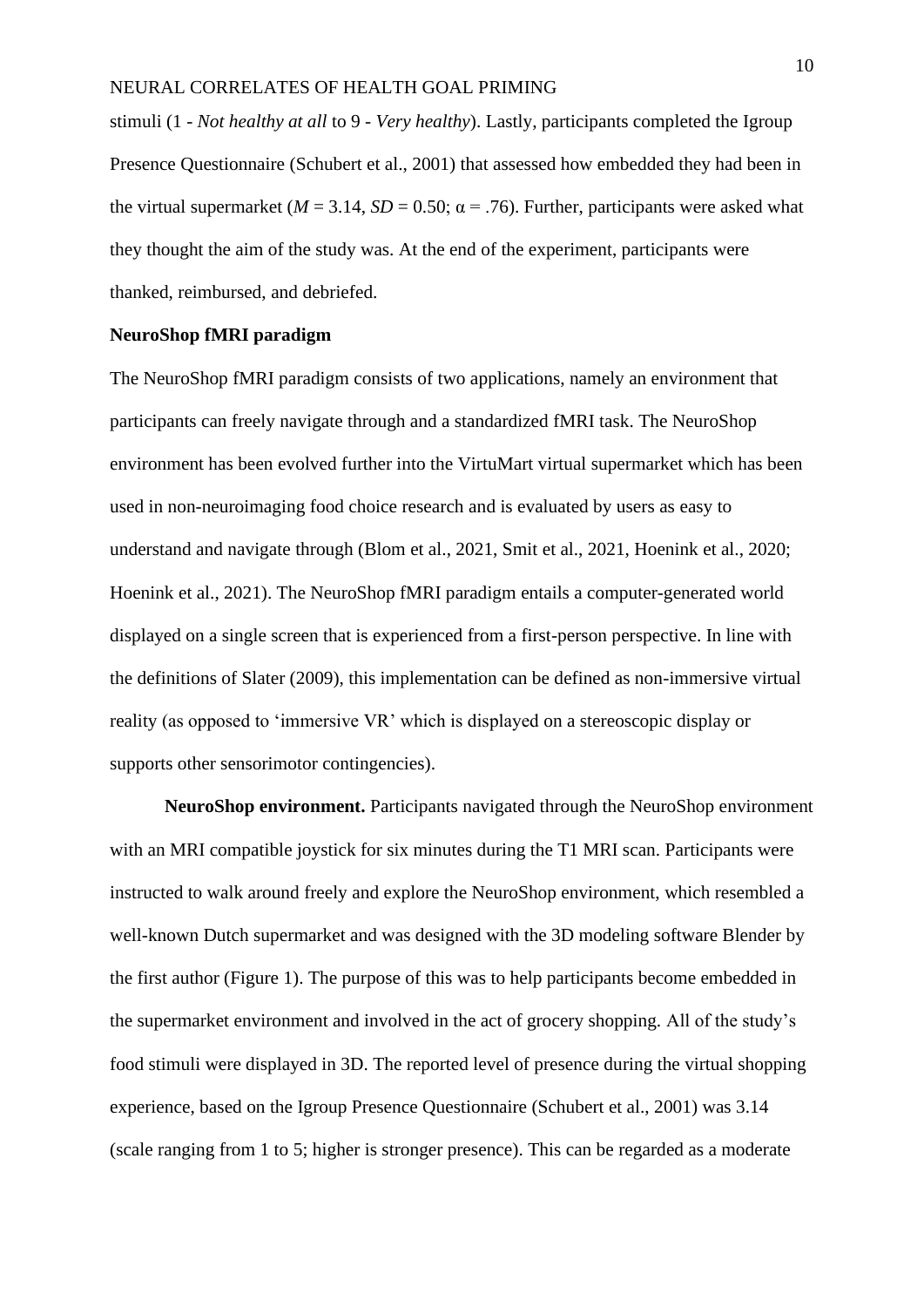level of presence and thus comparable to the reported levels of presence in other virtual supermarkets (Waterlander et al., 2015; Van Herpen et al, 2016).



*Figure 1.* Screenshots of the NeuroShop environment

**NeuroShop choice task.** When the NeuroShop choice task started, participants first practiced the choice procedure with six choice screens containing non-food products. Participants were subsequently presented with 120 different choice screens that each displayed two products: one PH (perceived healthy) product and one PU (perceived unhealthy) product from the same category (e.g., meat, desserts, bread). These were the study stimuli that participants had also rated on tastiness. Participants were instructed to choose the product that they preferred, just as they would normally do when grocery shopping. They were instructed that they would be presented with several advertisements and movie clips of the NeuroShop environment to make the task resemble a regular supermarket visit as closely as possible. The movie clips depicted showed the process of navigating from one shelf to another in the NeuroShop. The purpose of showing the movie clips in the choice task was to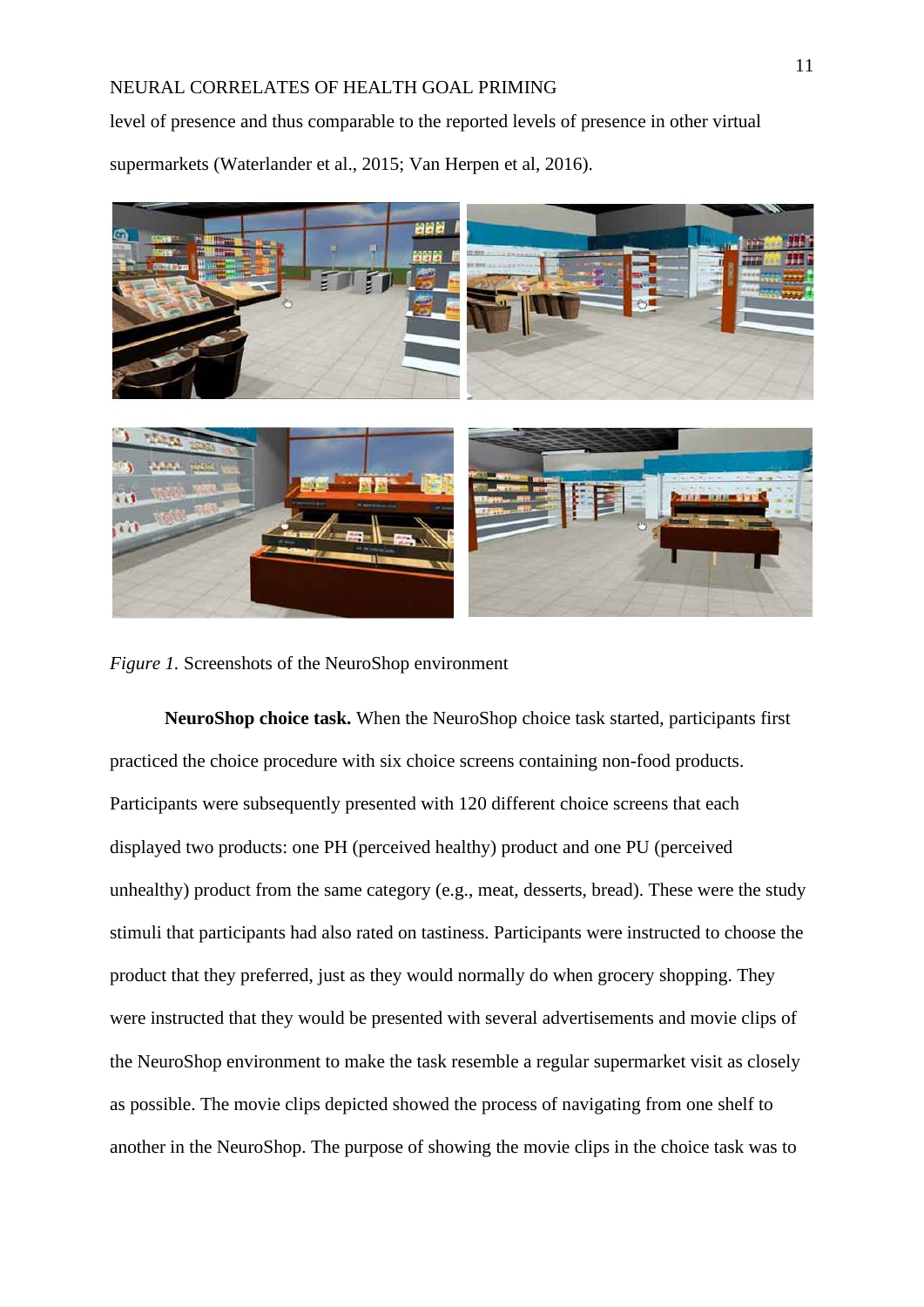keep embedding in the supermarket environment high. Participants indicated their product preference using an MRI compatible button box with four buttons, using their right index, middle, ring, and pinky fingers to indicate whether they had a "Strong preference for the top product", "Slight preference for the top product", "Slight preference for the bottom product", or "Strong preference for the bottom product" respectively. For half of the participants, the order of the response options was reversed. These responses were recoded such that for all participants, they reflect the relative preference for a PH product over a PU product:  $1 =$ Strong preference for the PU product,  $2 =$  Weak preference for the PU product,  $3 =$  Weak preference for the PH product, 4 = Strong preference for the PH product.

The PH and PU product pairs on each choice screen were matched on tastiness for each participant, using the tastiness ratings for the products from each participant. Specifically, the products in each category were ranked from least to most tasty using a given participant's ratings. Next, products with equal ranks from paired categories were combined (e.g., the tastiest PH dessert was paired with the tastiest PU dessert for that participant). As a result, every participant was presented with choice screens that displayed products similar in tastiness. This was done to minimize the differences in pre-existing preferences between the products and thereby maximize the potential to detect health goal priming effects.

The task consisted of 12 blocks of 10 choice screens in random order. Four blocks were preceded by a health goal prime advertisement, four blocks by a hedonic goal prime advertisement, and four by a non-food advertisement, which means that each condition consisted of 40 choice screens. The conditions were randomly alternated throughout the task. The total duration of the task was approximately 24 minutes.

**Trial structure.** The trial structure is depicted in Figure 2. The first trial of each block started with the presentation of a 6000ms movie clip of the NeuroShop environment, followed by a fixation cross for 1s. Then, one of the primes appeared for 8s and a fixation cross for 4s.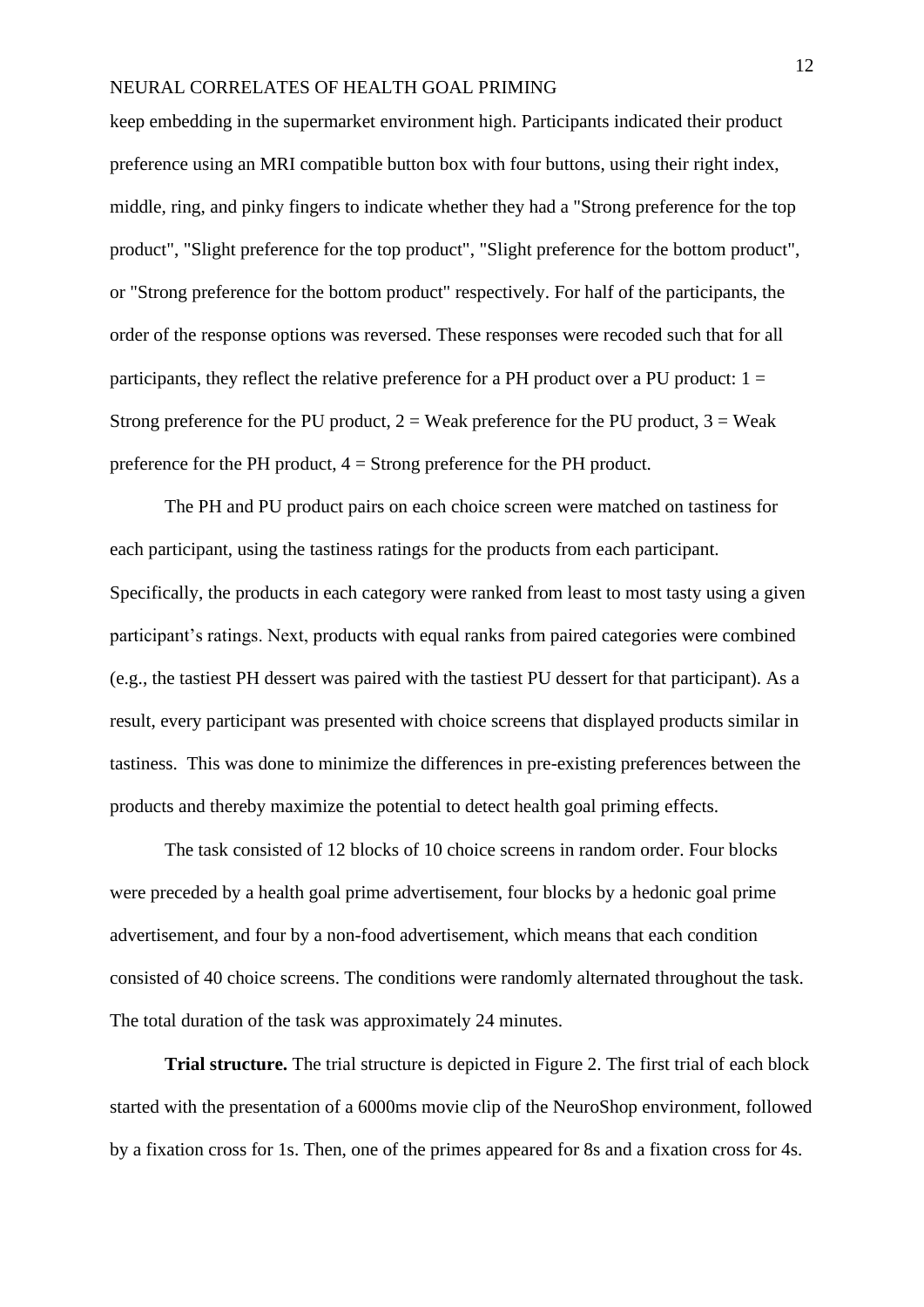Next, a choice screen was presented that displayed the food products on two shelves with three of each of the two products in a row (e.g., three PH products on the top shelf), to make the shelf look similar to those in a real supermarket. Participants had 4s to indicate their choice and once they pressed the button, the choice screen disappeared. The selected choice was briefly displayed on screen (0.5s), followed by a fixation cross with a random interval of 8-10s. The order of the choice screens was randomized, and the location (top or bottom) of the PU and PH products on the shelves was counterbalanced.



*Figure 2.* Trial structure of the NeuroShop food choice task.

**Stimuli**. The images of the products used in the NeuroShop fMRI paradigm were taken from the website of a major Dutch supermarket. All food products are commercially available in Dutch supermarkets. The selection of products contained well-known brands, as well as store-brand products. These were products from 20 product categories (e.g., desserts, bread, snacks (e.g., snack fruit) in which matched sets of PH and PU products were made. As a result, each PH product set contained six products matched with six products from a PU category. The PH products had a mean energy content of 206.3 kcal/100g ( $SD = 160.2$ ) and the PU products had a mean energy content of  $366.0 \text{ kcal}/100 \text{ g}$  (*SD* = 177.2). Confirming the a priori categorisation of PH and PU products, PH products ( $M = 6.0$ ,  $SD = 0.7$ ) were rated as significantly higher on perceived healthiness than PU products ( $M = 2.9$ ,  $SD = 0.7$ , t(55)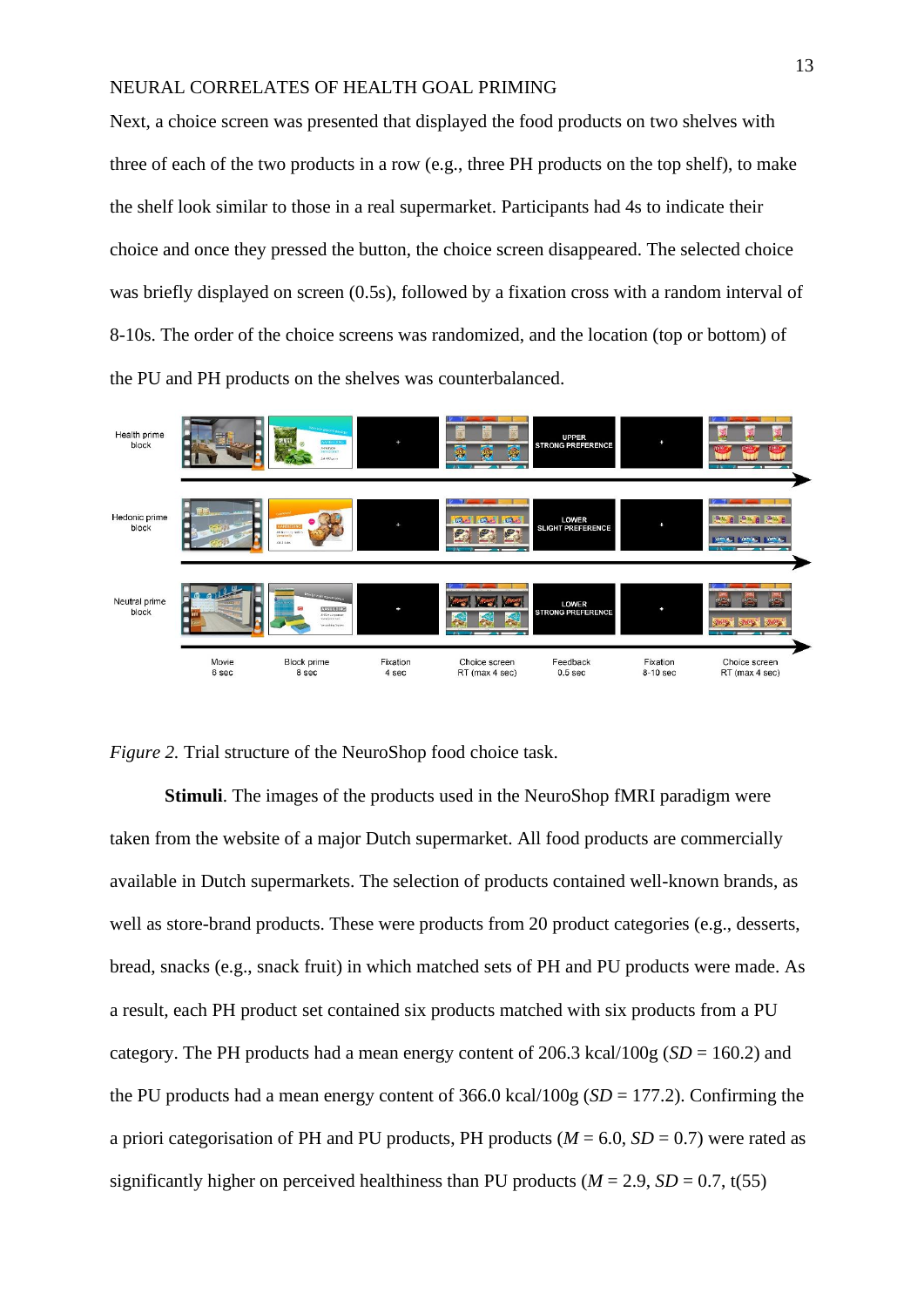$=36.6$ ,  $p < 0.001$ ). As intended, there were no significant differences in reported tastiness between the PH ( $M = 5.4$ ,  $SD = 1.0$ ) and PU products ( $M = 5.5$ ,  $SD = 1.0$ , t(55) =-0.7, p = 0.49).

**Priming manipulation.** Twelve different advertisements were used for the priming manipulation, four for each condition. Example posters are depicted in Figure 3. The advertisements resembled those regularly used in supermarkets. Priming was accomplished through images, colours, words, and labels (Forwood et al., 2015).

Specifically, the health goal prime advertisements displayed a healthy product (e.g., spinach), the hedonic prime advertisements displayed an indulgent product (e.g., chocolate), and the non-food control advertisements displayed a non-food product that could be bought in a supermarket (e.g., clothespins), each on a white background. None of the foods used in the choice task were shown in the advertisements. Furthermore, one corner of the advertisements was coloured. The corners in the health goal prime advertisements had a blue to green gradient (associated with healthiness; Gelici-Zeko, Luters, Ten Klooster, & Weijzen, 2013; Van der Laan, De Ridder, Viergever, & Smeets, 2012), the hedonic goal prime advertisements had an orange to yellow gradient, and the non-food advertisements had a dark grey to light grey gradient. Some of the words in the advertisements varied according to prime condition, showing health-related words in the health goal prime condition (e.g., "healthy", "low in calories" (based on Papies & Hamstra, 2010; Papies et al., 2014), hedonic words in the hedonic prime condition (e.g., "enjoy", "delicious"), and food-unrelated words in the non-food control condition (e.g., "strong wood", "cleans the dishes"). One of these prime words was printed in bold and in a colour that corresponded to a colour from the gradient (i.e., blue, orange, or grey). Lastly, on each advertisement contained a label that varied according to condition, suggesting that it was a healthy choice (health goal prime condition), a limited offer (hedonic prime condition) or a "good buy" (control condition).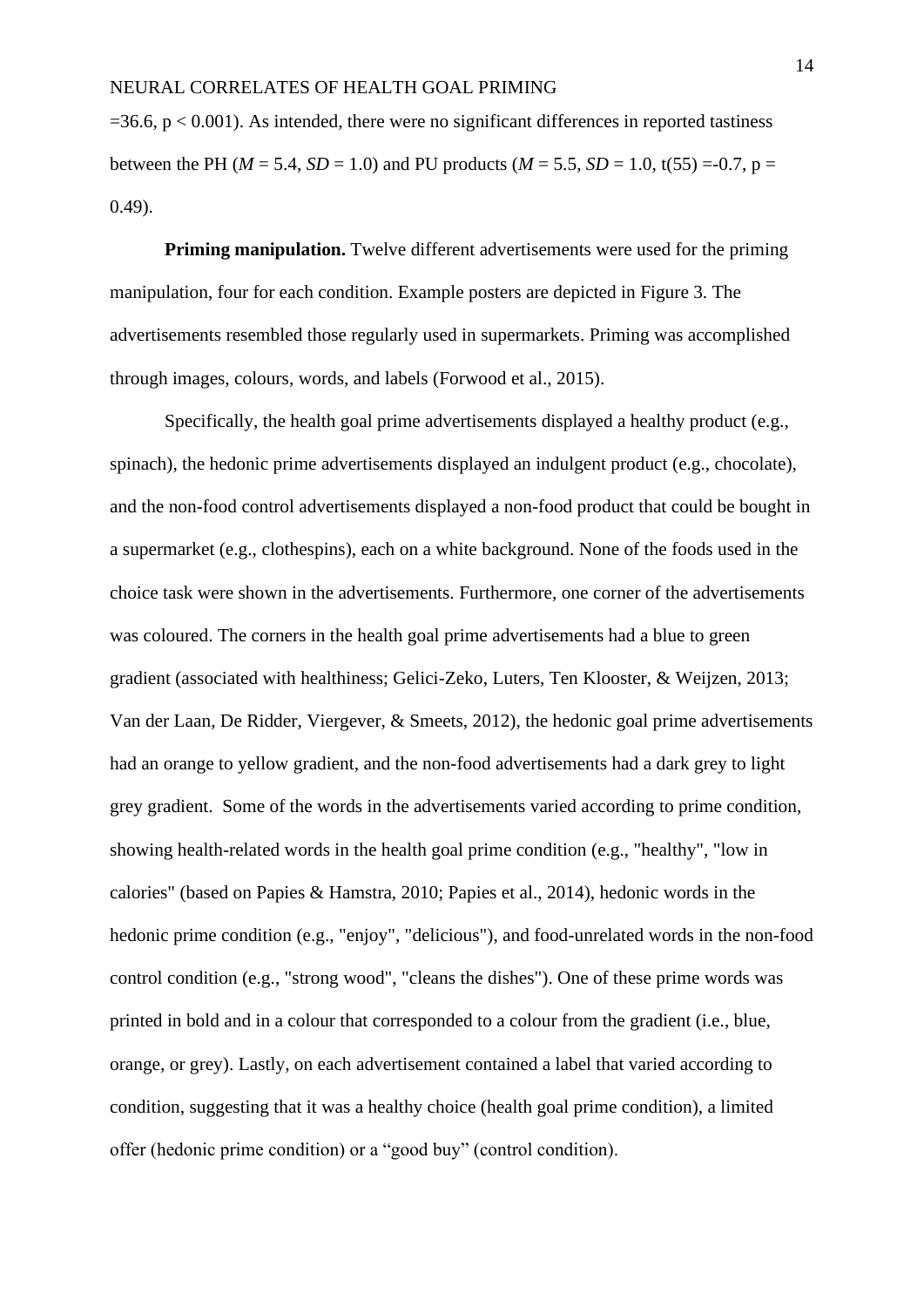

*Figure 3.* Examples of a health goal prime advertisement, a hedonic goal prime advertisement and a control prime advertisement<sup>1</sup>.

# **Behavioral data analysis**

The statistical program R was used for all statistical analyses (R Development Core Team, 2007). The relative preference for a PH product over a PU product was measured by preference ratings given during the fMRI task and analyzed with a one-way repeated

<sup>&</sup>lt;sup>1</sup> Dutch language is used in the text of the stimuli. A prime or control word is presented in the top banner. 'Laag in calorieën' = 'Low in calories'; 'Gezellig samen snacken' = 'Snacking together', 'Houten wasknijpers' = 'Wooden clothespins'; 'gezond' = 'healthy'; 'Genieten' = 'Enjoy', 'Stevig hout' = 'Firm wood'. Other Dutch words employed in the stimuli are the names of the products and the word 'Aanbieding' = 'Discount'.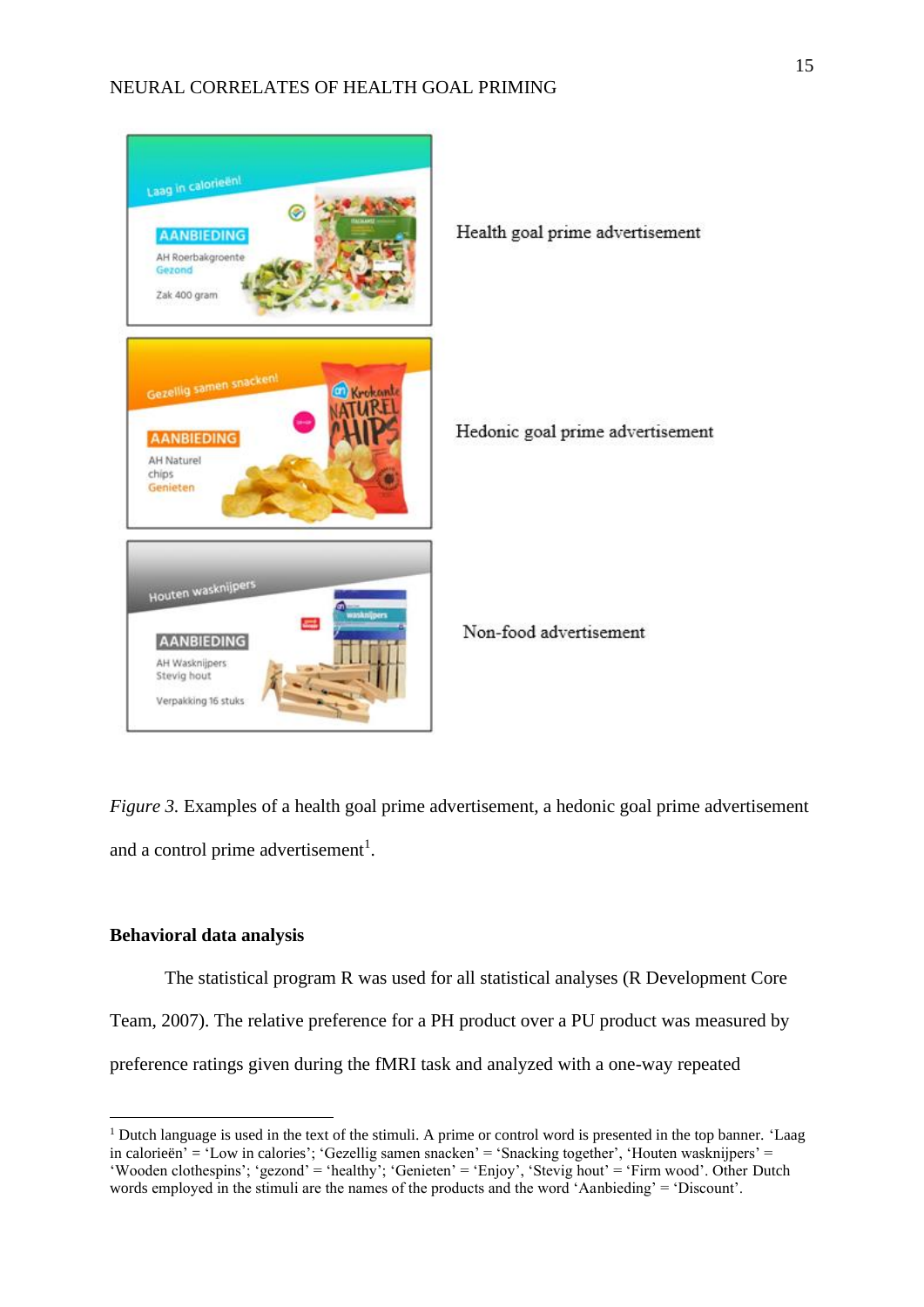measures ANOVA that assessed the effect of Prime condition on the relative preference for PH products over PU products.

#### **fMRI data analysis**

**Image acquisition and preprocessing.** The fMRI data was acquired with a 3 Tesla scanner (Philips Achieva, Philips Health-care, Best, Netherlands) with a 32 channel head coil. A T1-weighted structural scan was acquired for each participant (TR =  $8.2 \text{ms}$ , TE =  $3.9 \text{ms}$ , flip angle =  $8^\circ$ , slices = 220, voxel size = 1x1x1 mm, total scan duration = 363s). A  $T_2^*$ weighted echoplanar imaging (EPI) sequence was used for the functional scans (TR  $= 2000$ ) ms, TE = 28 ms, flip angle =  $76^{\circ}$ , slices = 36, voxel size =  $3x3x3$  mm, volumes = 715, interleaved acquisition, field of view  $= 240 \times 240$  mm).

The preprocessing and analysis of the data was done with Statistical Parametric Software (SPM 12; Wellcome Department of Imaging Neuroscience, Institute of Neurology, London, UK) ran with MATLAB R2016A (The Mathworks Inc, Natick, MA). The default settings for preprocessing were used, unless stated otherwise. The functional data were corrected for differences in slice-timing. To correct for movement, the functional images were realigned to the first functional scan. Data from one participant was not included in the analyses because of excessive head movement. The functional data were coregistered to the structural scan and the structural and functional data were normalized to Montreal Neurological Institute standard space. Further, an isotropic Gaussian kernel of 6 mm full width at half maximum was applied to smooth the data. To remove slow drifts in the signal or other low frequency noise, the data were high-pass filtered with a cut-off of 128s.

**Participant level analysis.** For each participant, a boxcar function was fitted to the time series. These boxcar functions were convolved with the canonical hemodynamic response function. We fitted two models, one to assess the effects of the prime conditions, and one to explore the sensitivity of the virtual NeuroShop paradigm. In model 1, the following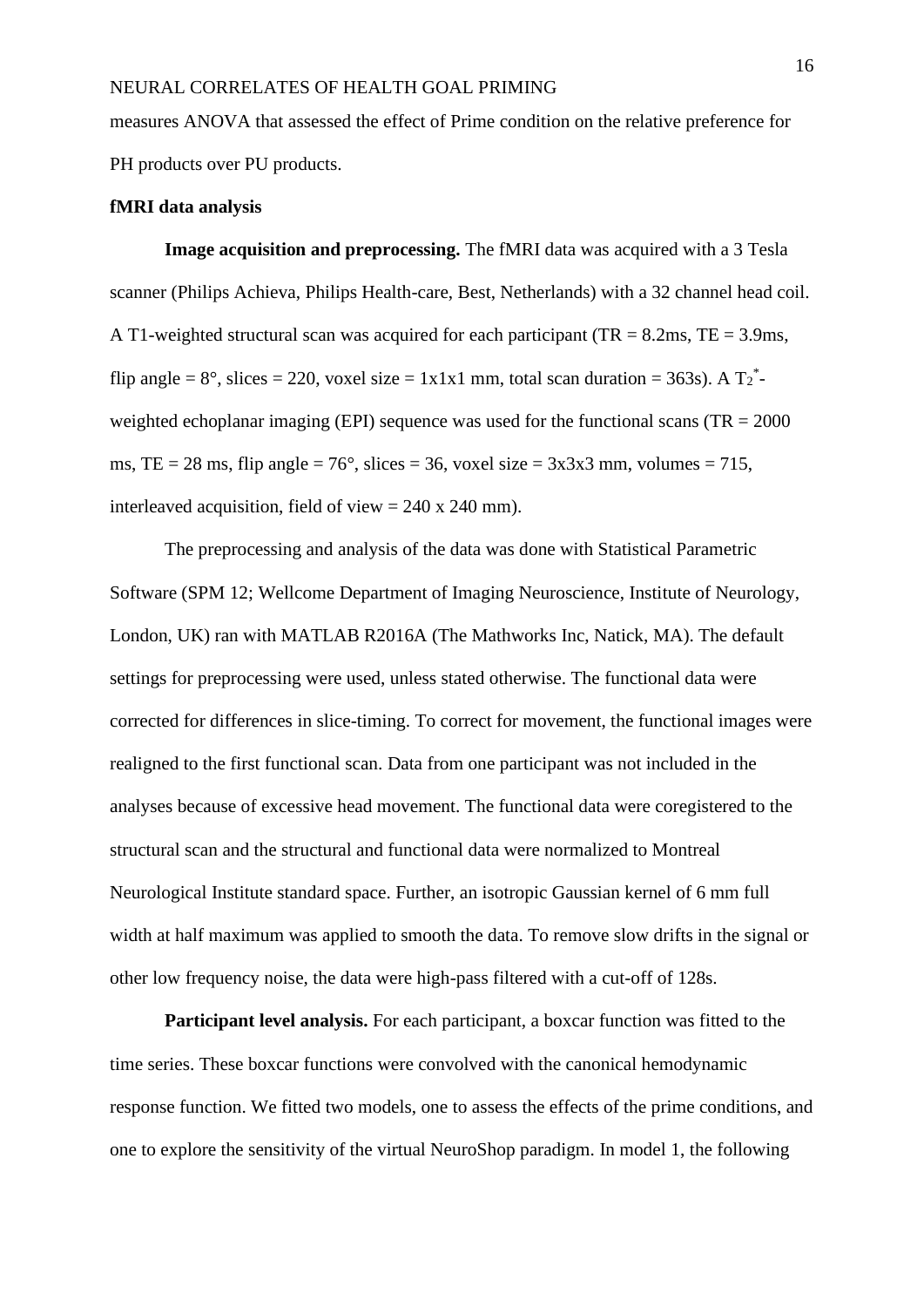conditions were modeled in a General Linear Model (GLM) for each participant: the movies, the prime screens, the choice screens after a health prime, the choice screens after a hedonic prime, the choice screens after a non-food prime, and the feedback screens. The six motion parameters that were calculated during the realignment were added as regressors. To examine the effect of Prime Condition on brain activity during food choice a contrast image was calculated for each participant in which the mean brain response during choice screens after a hedonic prime was subtracted from that of choice screens after a health prime. Additionally, a contrast image was calculated in which the mean brain response during choice screens after a control prime was subtracted from that after a health prime. In model 2, the same conditions as in model 1 were modeled in a GLM for each participant. In addition, two parametric regressors were added to each choice screen, namely the rated healthiness (first parametric regressor) and rated tastiness (second parametric regressor) of the product chosen in that particular choice trial. The parametric regressors were based on the health and taste ratings the participant provided for the stimuli. To examine the relation between brain activity and the healthiness of the chosen product during food choice a contrast image was calculated for the parametric regressor of health ratings. To examine the relation between brain activity and the tastiness of the chosen product during food choice a contrast image was calculated for the parametric regressor of taste ratings.

**Group level analysis.** To establish the main effect of the health goal prime, the model 1 contrast images from every participant of choice screens after health prime vs. hedonic prime and choice screens after health prime vs. non-food prime were subjected to one-sample t-tests. The same was done for the contrast images of the parametric regressors from model 2.

The right dlPFC, the left dlPFC and the bilateral vmPFC were a priori Regions Of Interest (ROIs) because of their role in self-control (vmPFC) and the incorporation of health considerations in food choice (dlPFC; Hare et al., 2009; Hare et al., 2011). The dlPFC and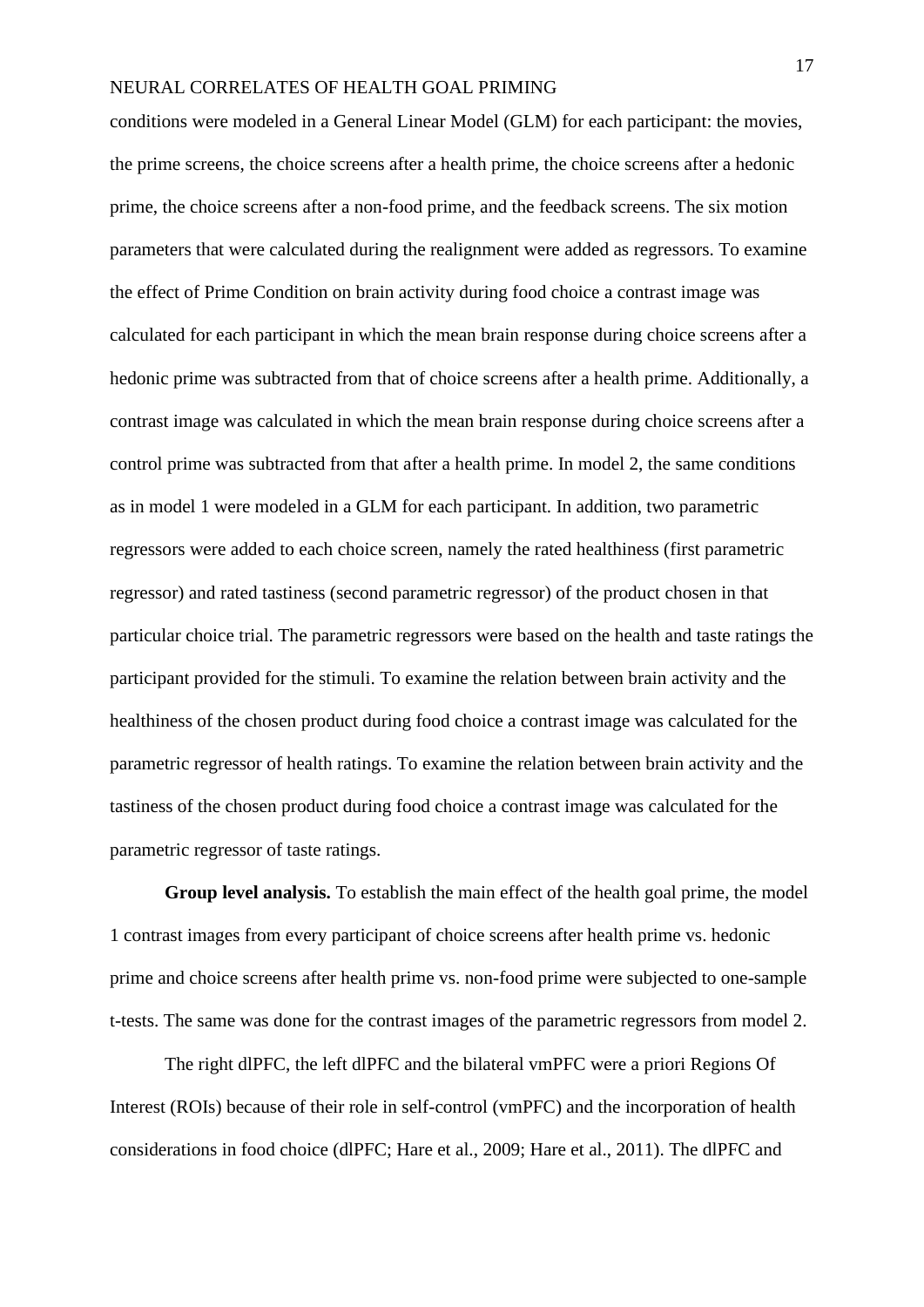vmPFC definitions of Gozzi and colleagues (2009), were employed. The three masks were generated using the AAL-atlas (Tzourio-Mazoyer et al., 2002) of the WFU-pickatlas toolbox (Maldijan, Laurienti, Kraft, & Burdette, 2003). First, the whole-brain correlation T-map threshold was set at  $P < 0.001$  ( $T > 3.25$ ),  $k > 0$ . Second, small volume correction was applied by using a statistical threshold of p<0.05 Family Wise Error (FWE) corrected (cluster level) over the respective ROI volume to correct for multiple comparisons.

#### **Results**

#### **Behavioral results**

**Validation of paradigm** We performed an exploratory set of analyses to assess how choice behaviors and ratings relate to hunger and dietary restraint. There was a weak negative correlation ( $r = -0.28$ ,  $t(54) = -2.17$ ,  $p = 0.03$ ) between hunger level and relative preference for PH products. This means that the higher the hunger level the higher the relative preference for PU products. This is in line with previous research showing that people have a preference for unhealthy / high energy foods when in a hungry state. Hunger was not meaningfully correlated with tastiness or healthiness ratings (tastiness ratings:  $r = .22$ ,  $t(54)=1.69$ ,  $p=.10$ ; healthiness ratings:  $r = .12$ ,  $t(54)=.88$ ,  $p=.38$ ).

There was no significant correlation between dietary restraint and relative preference for PH products ( $r = .14$ ,  $t(54) = 1.06$ ,  $p = .29$ ). Also no significant correlation was found between dietary restraint and mean tastiness or healthiness ratings (tastiness ratings:  $r = .09$ , t(54)=.63, p=.53; healthiness ratings:  $r = -.07$ ,  $t(54) = .54$ , p=.59).

**Effects of goal prime conditions** Overall, participants showed no preference for PH or PU products, with a mean score of  $2.5$  ( $SD = 0.4$ ) on a 1-4 scale. This equals to an average of 49.2% of PH choices and 50.8% PU choices. A one-way repeated measures ANOVA with Prime Condition as factor (health prime, hedonic prime, and non-food prime) showed that the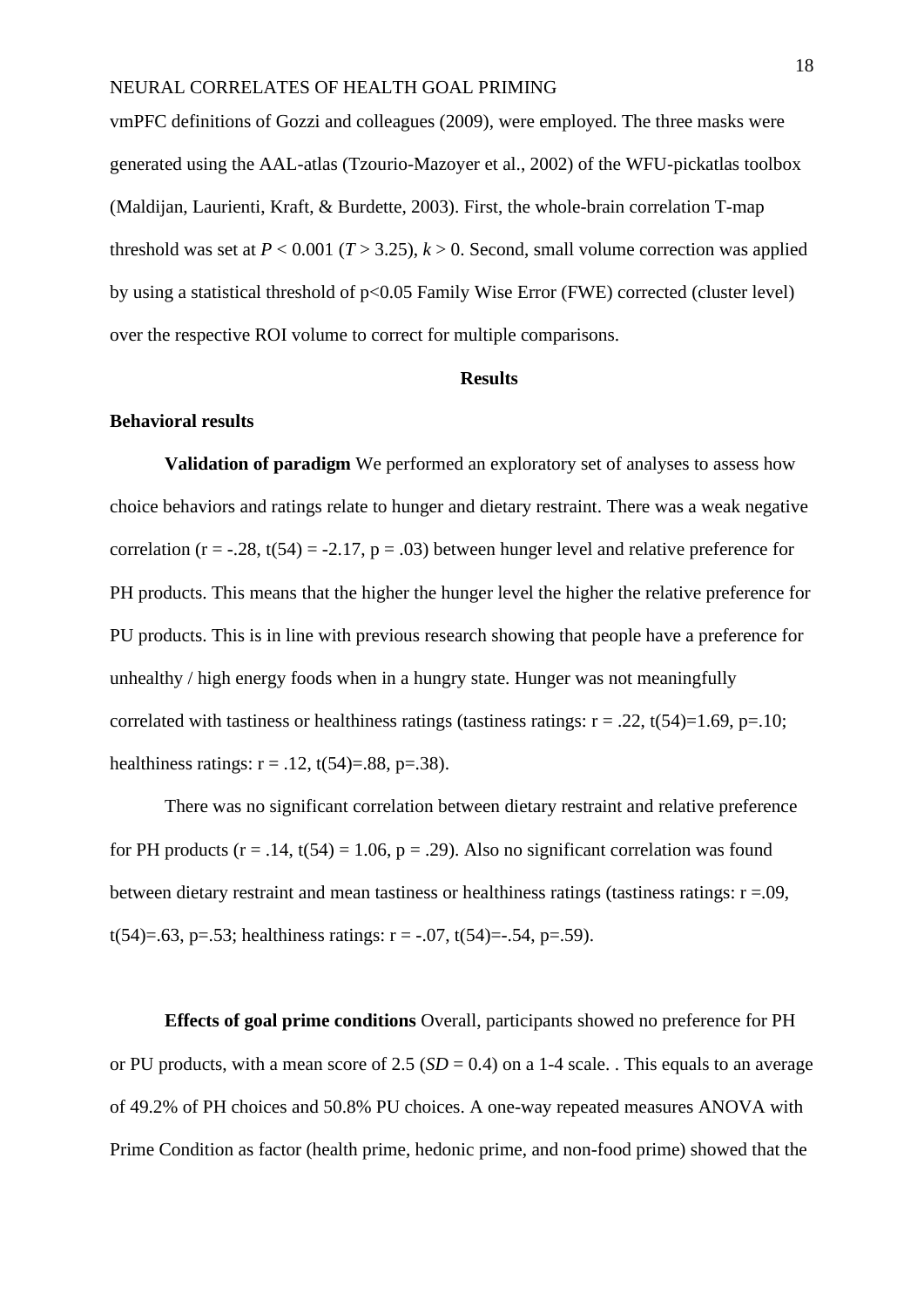relative preference for PH products did not differ significantly between the three prime conditions,  $F(2,110) = 0.08$ ,  $p = .923$ , which does not support Hypothesis 2. Additional exploratory analyses can be found in the supplementary materials.

# **fMRI results**

**Validation of paradigm: Relation between brain activation taste and health ratings in the virtual NeuroShop paradigm (model 2)** The parametric modulator healthiness of the chosen product was not (positively or negatively) related to brain activation in any of the ROIs. The parametric modulator tastiness of the chosen product during choice screens was positively related with brain activation in the bilateral vmPFC ROI (*Z* = 3.78, MNI(-3, 47, -4), cluster-level  $P_{\text{FWE-corrected}} = 0.012$ , cluster extent = 31 voxels) (see Figure 4). No clusters of brain activation relating to tastiness were found in the other ROIs. Also, no negative relations with parametric regressor tastiness were found in any of the ROIs.

**Effects of goal prime conditions (model 1)** Comparing activation during choice screens after health primes vs. hedonic primes and health primes vs. non-food primes did not reveal clusters in the ROIs that were significantly more activated as a result of the health goal primes. This does not support Hypothesis 1.

The hypotheses of the current study concern only the vmPFC and dlPFC and the contrasts of interest above. For completeness and to enable future meta-analysis, we also report whole brain results at a statistical threshold of  $p < 0.001$  uncorrected and a cluster extent  $k > 10$  voxels, in the Supplemental Results.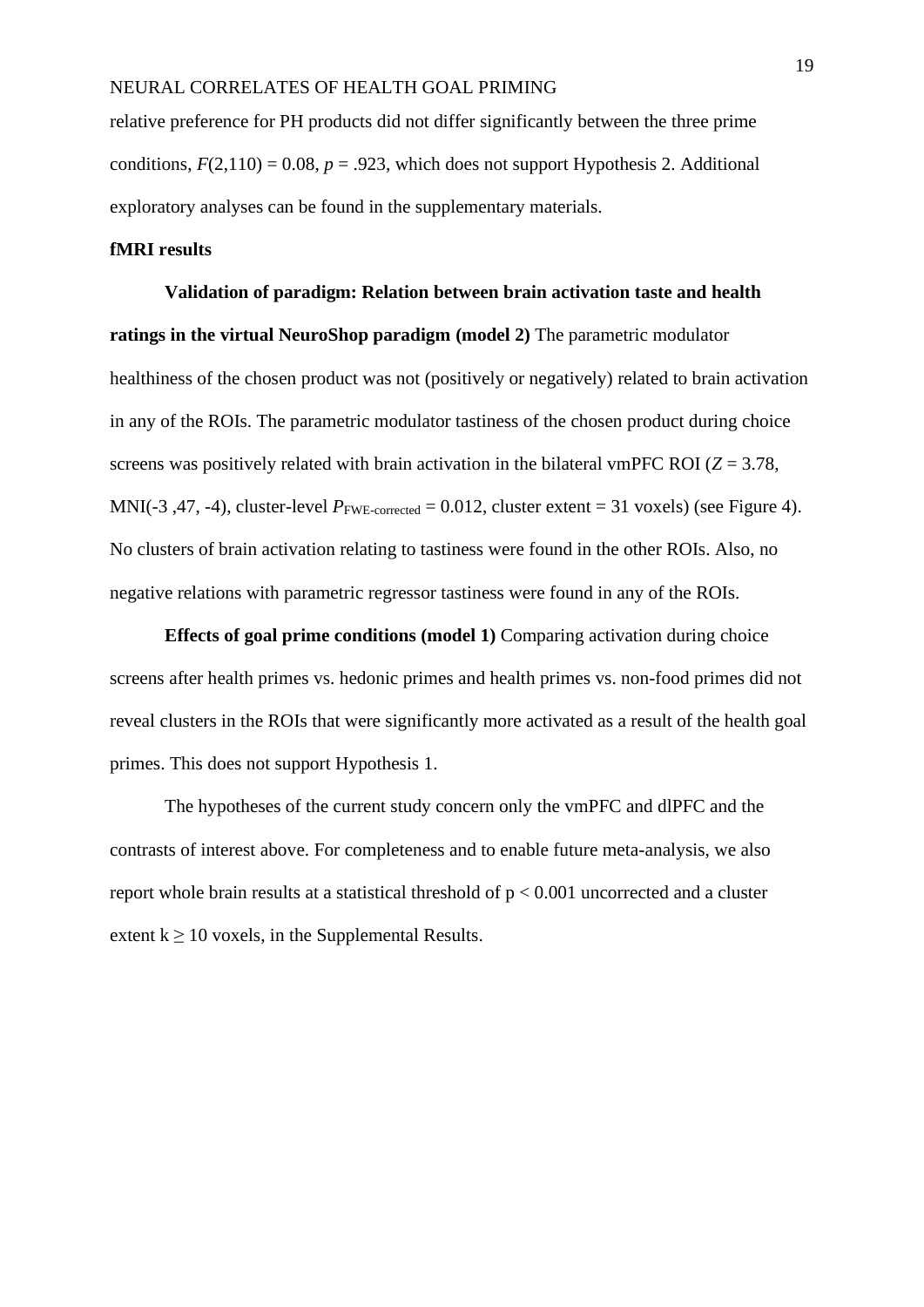

*Figure 4.* The parametric modulator tastiness of the chosen product during choice screens was positively related with brain activation in the bilateral vmPFC ROI. Cluster in vmPFC is circled in blue. For visualization purposes, fMRI results are thresholded at *T* > 3.25.

#### **Discussion**

# **Validation of VR fMRI paradigm**

The first aim of this study was to explore the potential of virtual reality to be employed in food-related neuroimaging. Virtual reality gives the opportunity to create an ecologically valid choice context in the lab and for this reason it is already commonly employed in behavioral research (Hoenink et al., 2020, 2021; Blom et al., 2021, Smit et al., 2020, Van Herpen et al., 2016). The potential of virtual reality was particularly coined for fMRI research as it may help to suppress the actual situation (lying in an MRI scanner) in favor of the virtual situation (the virtual supermarket; Smeets et al., 2019). Therefore, we here designed a paradigm in which participants first had the opportunity to explore the virtual environment freely (during the T1 scan), to become embedded in the environment. Next, they performed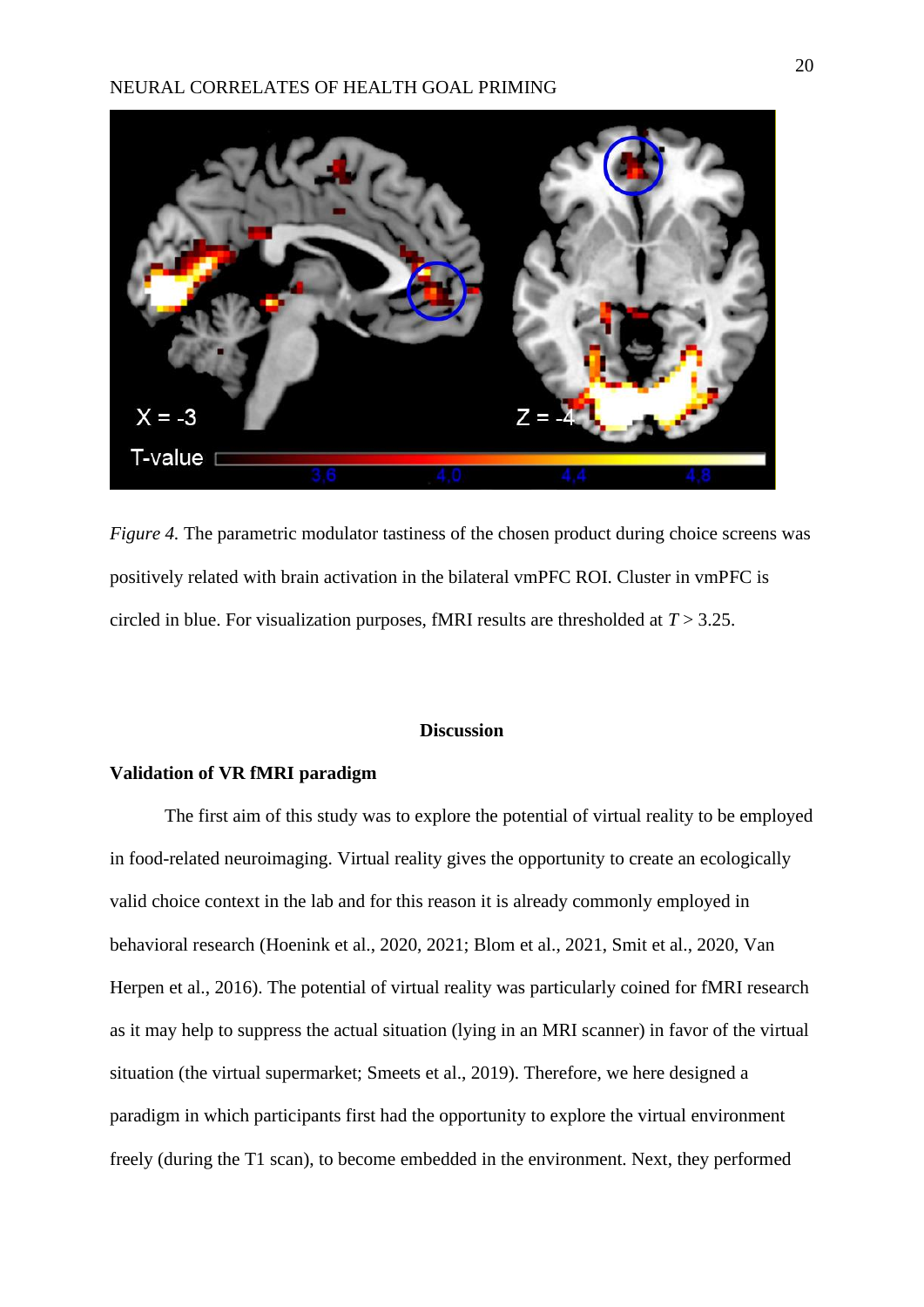the standardized choice task, which still was interspersed with movies from the virtual supermarket, to restore the embedding. The reported level of presence in the virtual environment was moderate and thus in line with non-neuroimaging studies employing virtual reality (Waterlander et al., 2015; Van Herpen et al, 2016).

As a first exploration of the potential of virtual reality for studying food-related neuroimaging we investigated if the tastiness and healthiness ratings of products relate to the same areas as was found in previous fMRI studies not employing virtual reality. Studies employing traditional fMRI food choice tasks correlate health and taste ratings to brain activation to assess the role of these attributes in food choice (e.g., Hare et al., 2009, 2011; Van Meer et al., 2017). Indeed, in line with earlier (non-virtual reality) studies (and metaanalyses) showing that the value or taste of the stimulus under consideration is reflected in the signal in the vmPFC (Bartra, McGuire and Kable, 2013, Van Meer et al., 2017), we also here found that the tastiness of the chosen stimulus related positively to activation in the vmPFC.

No relation between brain activation in ROIs and healthiness ratings was found in the present study. It should be noted that the correlation of healthiness ratings with dlPFC in previous studies has been reported specifically in a condition in which subjects were explicitly instructed to 'choose naturally'. In the current study, we did not use such instructions which may explain why we did not find this effect.

Our exploratory analyses of the task behavior revealed that hunger had a (weak) negative correlation with the relative preference for PH products. This is in line with previous research showing that people have a preference for unhealthy / high energy foods when in a hungry state. In sum, the novel virtual NeuroShop fMRI paradigm can be used to detect basic vmPFC valuation processes but further research is needed to assess if it is also sufficiently sensitive to pick up dlPFC and intervention-induced effects on choice.

# **Goal priming**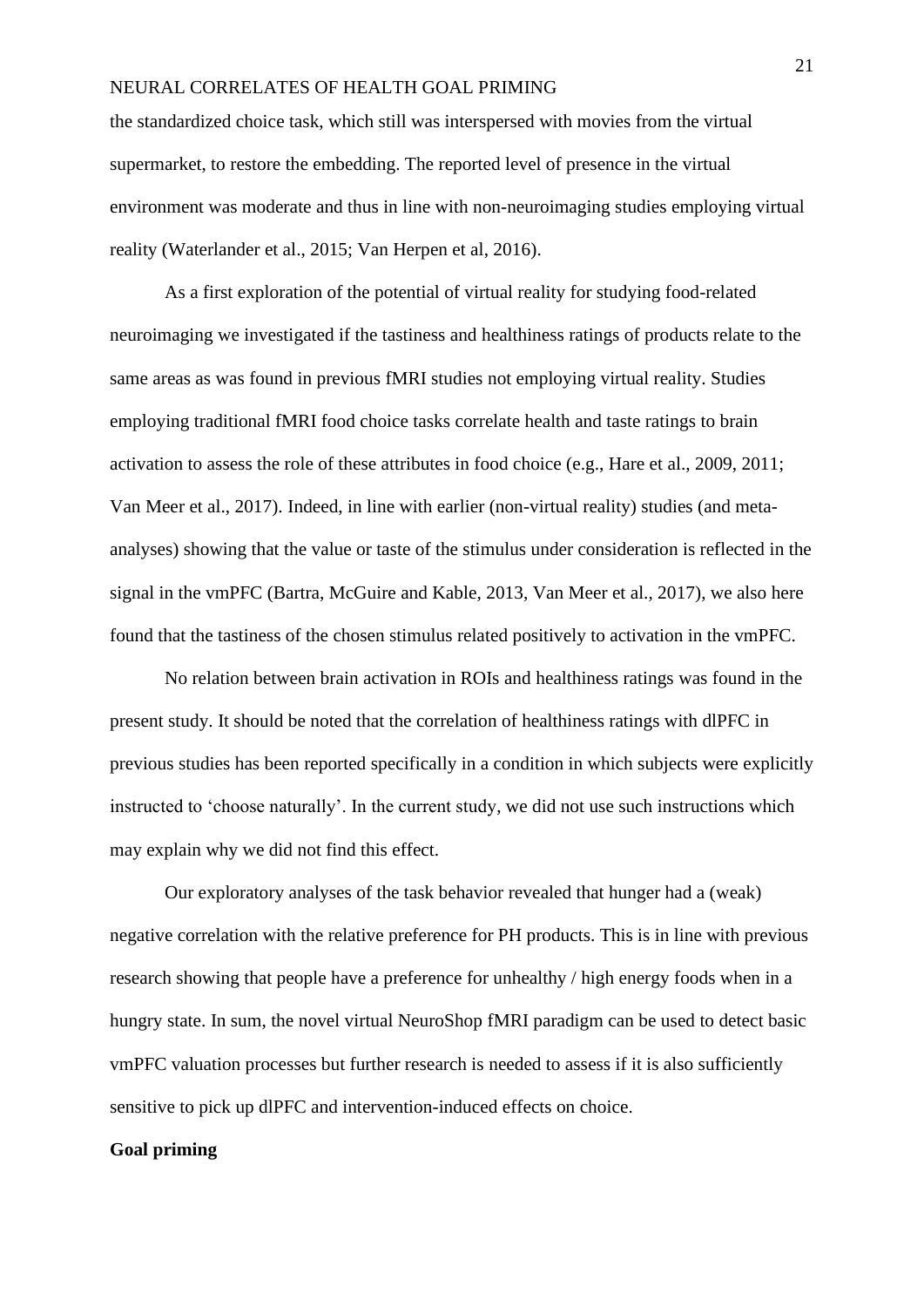The second aim of the present study was to examine the neural correlates of health goal priming effects on food choice. The behavioral results of the study showed that in the whole sample, participants had no preference for perceived healthy products or unhealthy products, and this was not influenced by the health goal prime. There was also no direct support for the hypothesis that increased activation in the dlPFC would be observed during food choices after a health goal prime compared to food choices after a hedonic or non-food prime.

**Behavioural goal priming findings** Contrary to our second hypothesis, the health goal prime did not result in significantly healthier food choices. This finding contrasts with previous studies that have shown that health goal primes can stimulate healthy food choices and activate an individuals' health goal (e.g., Van der Laan et al., 2017; Papies, 2016; see Buckland et al., 2018, for a meta-analysis). Moreover, a recent meta-analysis of priming effects across domains (Weingarten et al., 2016) showed that goal priming effects are robust and show little evidence for a publication bias.

Not finding an effect of the health goal primes was unexpected given previous experiments showing that health goal primes increased healthy choices. The food choice task was designed to be as sensitive as possible to detect small differences in preference for perceived healthy products. That is, every choice pair was matched on tastiness for each participant to avoid large differences in tastiness which may overrule subtle priming effects. The task also used a multi-item response scale (instead of a binary choice) to detect subtle differences in preference. Moreover, study design, primes (colors, words), and task were based on previous health goal priming studies that showed priming effects on behaviour Papies et al., 2014), and presented the primes just before the decision moment, as in previous studies. It is therefore unclear why no behavioral priming effects were found here.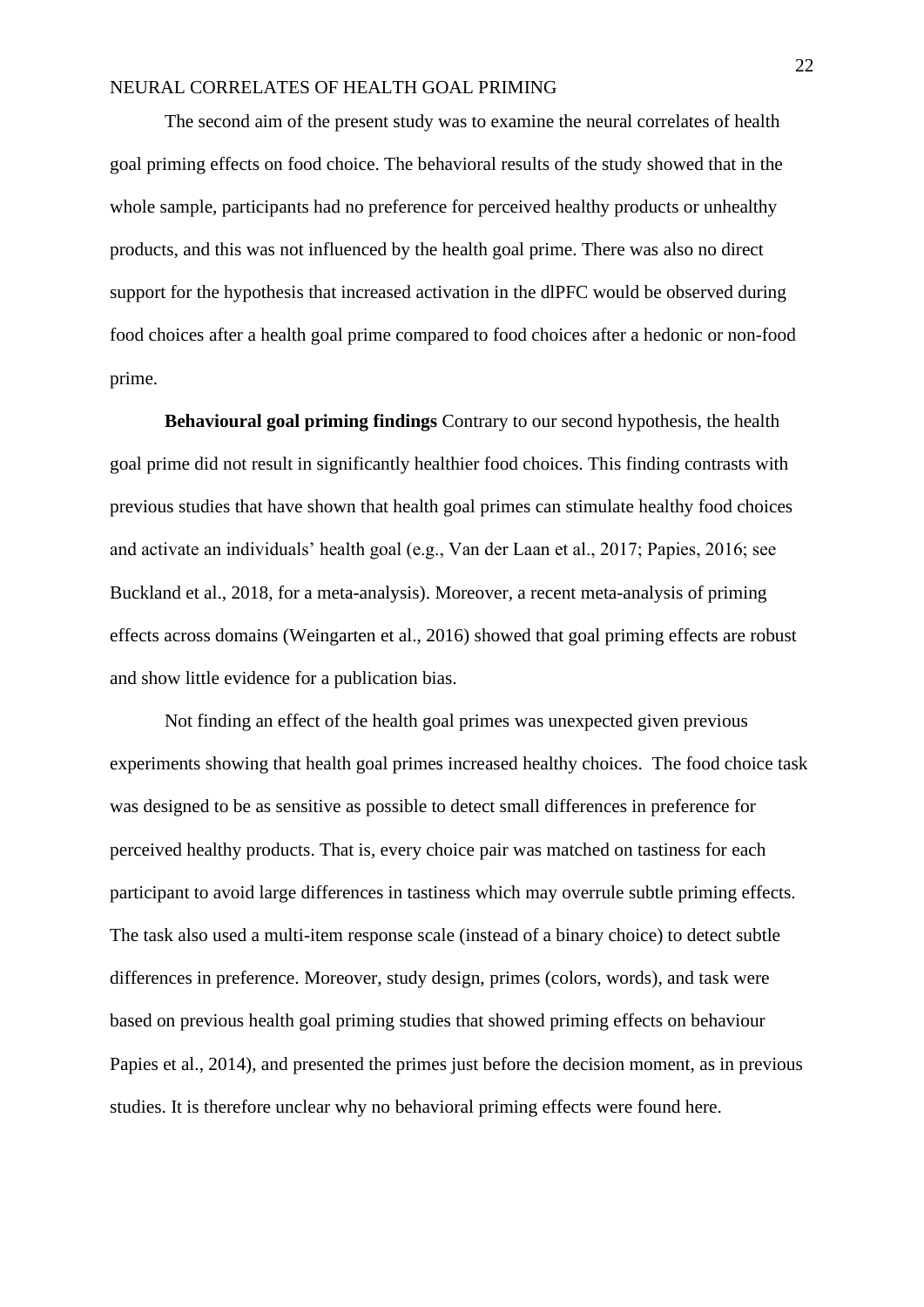One possible explanation might lie in the products used. Some health goal priming studies only assessed effects on certain food products, such as snacks, that tend to be unhealthy and provide discretionary calories (e.g., Anschutz et al., 2008; Papies et al., 2014; Versluis & Papies, 2016). The present study used a range of different products, including essential grocery items (e.g., snacks, breakfast products, dinner products, drinks; see also Van der Laan and colleagues 2017). Future research should examine whether health goal priming has a differential effect on different food categories, such as snacks and breakfast products.

It is also possible that the within-subjects design of the current study resulted in carryover-effects. That is, the effect of the short-term goal of enjoying tasty food might not have been completely worn off by the time the long-term goal of weight control was activated, and vice versa. However, previous research with primed lexical decision tasks has successfully used a within-subjects design (Kroese, Adriaanse, Evers, & De Ridder, 2011). Furthermore, Hare and colleagues (2011) also used a within-subjects design with health, taste, and natural blocks consisting of 10 trials, and they found that healthier food choices were made after an explicit health cue. The explicit health instructions, however, might have made it easier for participants to switch between blocks than with our cues, which were more implicit. Even though the majority of the health goal priming studies have been performed with a between-subjects design, (e.g., Boland et al., 2013; Papies, et al., 2014; Papies & Veling, 2013; Van der Laan et al., 2017), it does not seem likely that the within-participants design can fully explain the current null findings, since within-subjects designs have been successfully used in earlier studies.

Another possible explanation for the absence of a behavioral main effect of the priming condition is statistical power. Previous behavioral health goal priming studies have typically had sample sizes of 100 participants or more (e.g., Anschutz et al., 2008; Boland et al., 2013; Papies & Hamstra, 2010), compared to 56 participants in our fMRI study.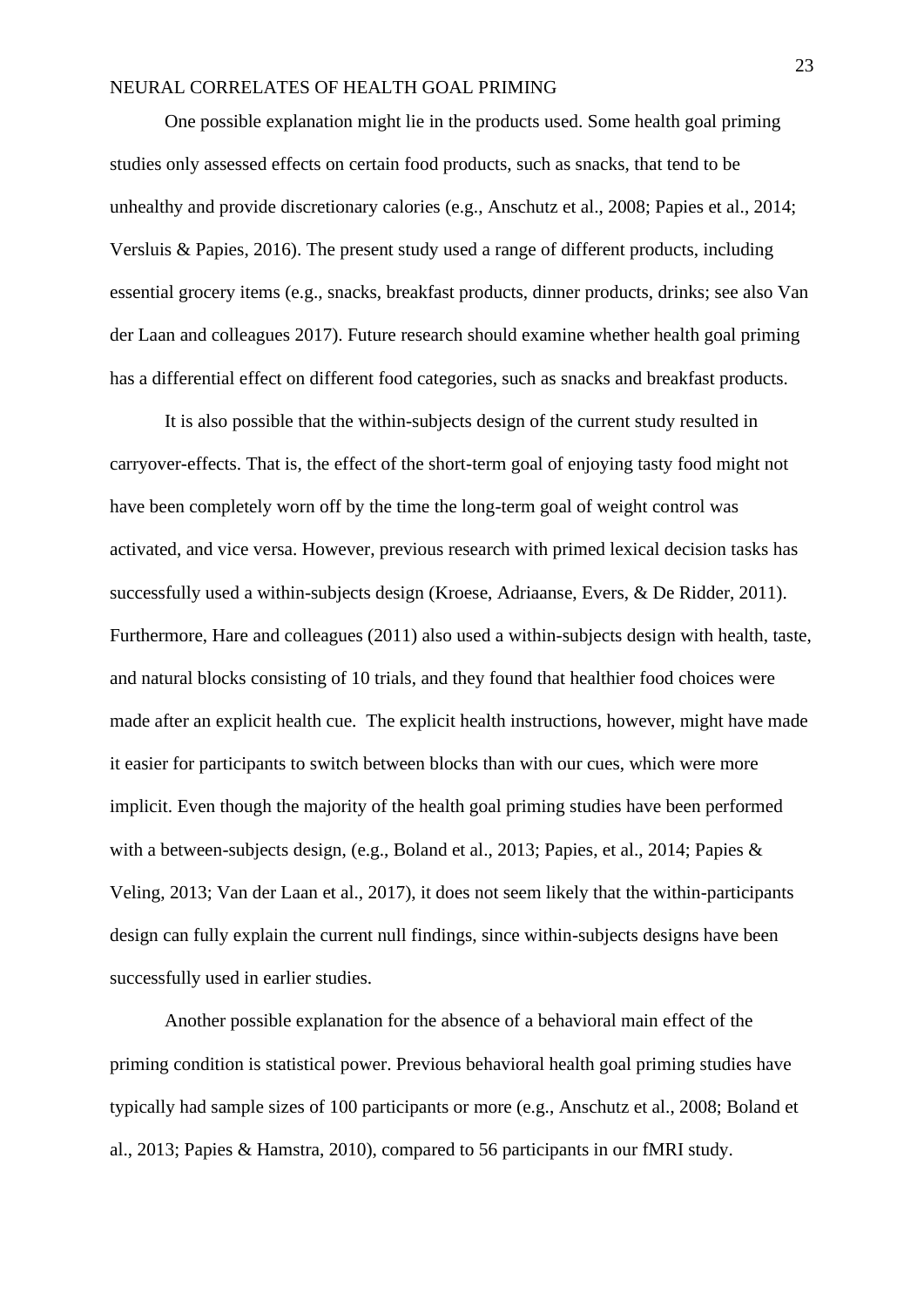Furthermore, several studies have reported that the effect size of health goal priming is small (e.g., Buckland et al., 2018; Papies et al., 2014; Versluis & Papies, 2016; Weingarten et al., 2016), it is possible that the sample of the present study was too small to detect a behavioral effect of the goal prime. The meta-analysis by Buckland and colleagues (2018) even suggests that the main effect of goal prime is negligible, and that a health goal priming effect only really emerges among participants with a strong health and weight control goal. Indeed, it has been argued that goal priming effects rely on existing motivational structures and will therefore only be effective among participants who strongly value the primed goal (Papies, 2016). Since the present experiment was not powered to detect such an interaction with existing goals, it cannot be ruled out that priming effects occurred among motivated participants. Importantly, the aim of the present study was not to replicate the behavioral effect of health goal priming, but to examine the neural correlates of health goal priming in food choice. For these reasons, the goal primes could possibly still have had an effect on the neural correlates, though the effect was not strong enough to produce a behavioral effect. With the small sizes inherent to neuroimaging research, null findings for behavioral effects are more often observed because brain activation is more proximal to the causal mechanistic process than is behavior.

**Neuroimaging goal priming findings** In line with the behavioral null findings, also no differences in vmPFC and dlPFC activation were found between the conditions. The absence of the expected behavioral effect may have resulted in finding no differences in the neuroimaging measures as well. Thus, the current results do not support but do also not rule out the hypothesis that dlPFC activation would be stronger during food choices after a health goal prime compared to food choices after a hedonic or non-food prime. The dlPFC is known for its role in cognitive control and inhibition (Menon, Adleman, White, Glover, & Reiss, 2001; Ridderinkhof, Van den Wildenberg, Segalowitz, & Carter, 2004), and is important for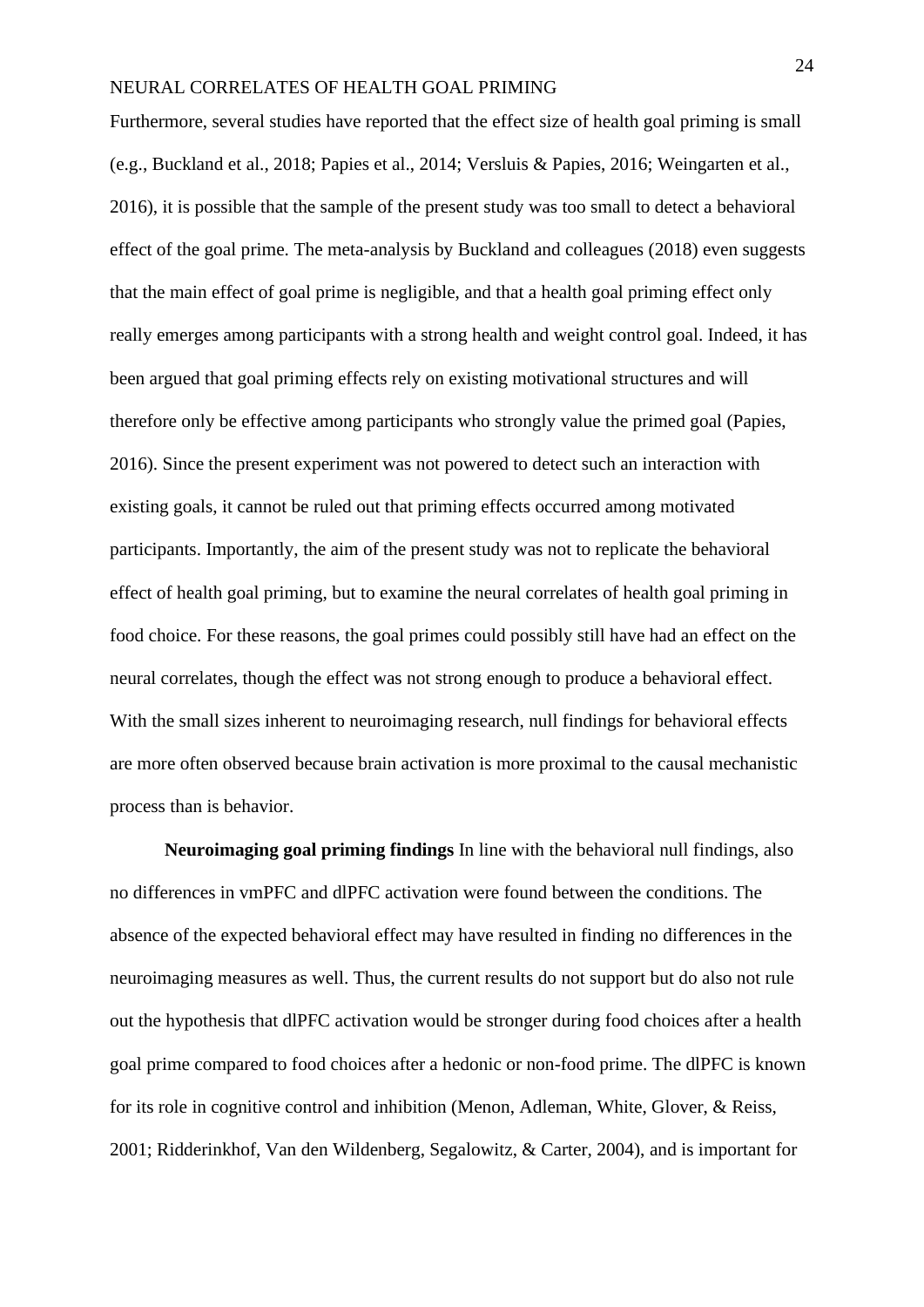top-down attentional processes as well (MacDonald, Cohen, Stenger, & Carter, 2000; Miller & Cohen, 2001). These attentional and inhibitory control processes are needed to select responses or actions congruent with a long-term goal, while it competes with tempting alternatives satisfying short-term goals (Ridderinkhof et al., 2004), which is often the case in food choices.

Previous research with more explicit health cues has indeed shown that increased dlPFC activity is associated with self-control in food choice (Hare et al., 2009). Furthermore, Linder and colleagues (2010) found increased activity in the dlPFC in response to food products with an organic label, which is often perceived to signal healthiness, compared to a conventional label. A label on the product shelf is more distinct than a prime advertisement shown a few moments prior to the moment of choice. Though the null finding in the present study may have resulted from the lack of a behavioral effect, an alternative explanation could be that health goal primes, which are more implicit than the explicit cues used in the studies mentioned above, trigger no or weaker responses in the dlPFC.

#### **Strengths and limitations**

The present study has some important strengths. First of all, because of the highly realistic virtual environment, it assessed neural responses during food choices under much more realistic conditions than fMRI-paradigm in previous studies on food choice (Hare et al., 2009; Hare et al., 2011). Participants first navigated through the virtual supermarket to become embedded in the supermarket environment, and regularly saw movie clips of the supermarket during the choice task. Furthermore, the food choices in the present study are more comparable to choices made in daily life, since the largest part of the household budget for food is spent in the supermarket. The food categories were also matched in order to ensure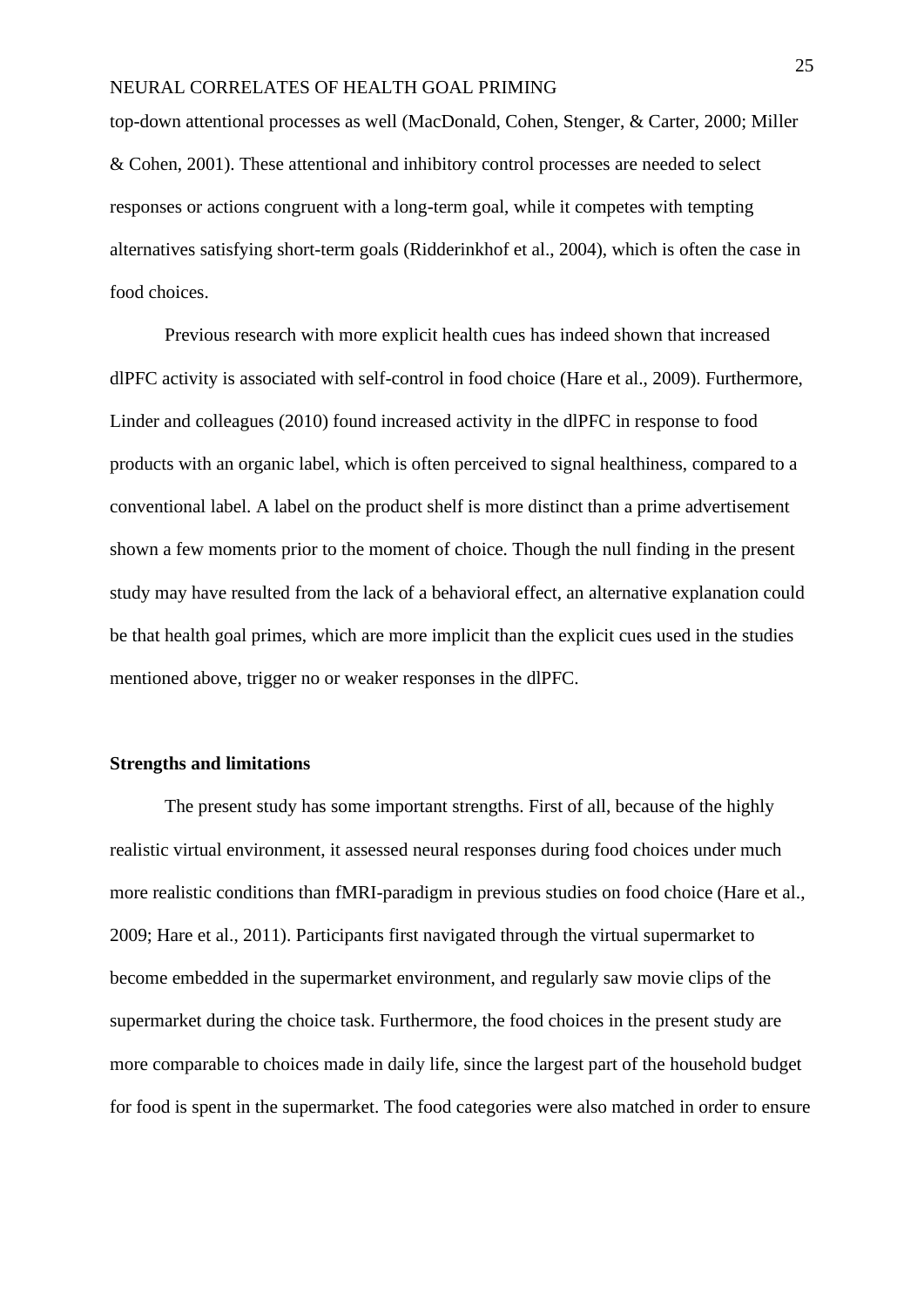comparable food choices in each trial (e.g., a choice between two snacks, or a choice between two desserts).

A limitation of the present study is that it did not control for the possible role of brands and shopping habits in participants' choices. It is possible that participants simply chose the product they usually buy and are most familiar with. However, the task was optimized to detect subtle effects of the primes since every product pair was matched on tastiness. Another limitation is that some of the participants, who were primarily students, might have chosen for the product they thought was the cheapest. The task specifically did not include price information to limit the influence of price on food choice, but since the store brand is usually the cheaper option, some participants might have based their choice on this information. Moreover, a broad range of products and brands from varying price ranges were included in the task in order to make the choice situations comparable to those in a real supermarket.

Eating behavior is heavily affected by social norms, or by what is perceived as appropriate behaviour in a given context. Therefore, as with all studies prompting participants with behavior that could be valued as socially (un)desirable, social desirability could have affected participants' behaviour. Specifically, their choices may have been affected by motivations to display desirable behaviours and give a positive impression of themselves. In this study, this would mean a general bias towards healthier choices. However, no such pattern was detected, which speaks against the presence of strong social desirability effects. In addition, it seems unlikely that the specific correlation of vmPFC activation during food choice with tastiness can be explained by social desirability.

To conclude, the present study is the first that examined the neural correlates of health goal priming in food choice with a novel virtual reality fMRI paradigm. The results do not support or rule out the role of regions involved in self-control (vmPFC, dlPFC) in the driving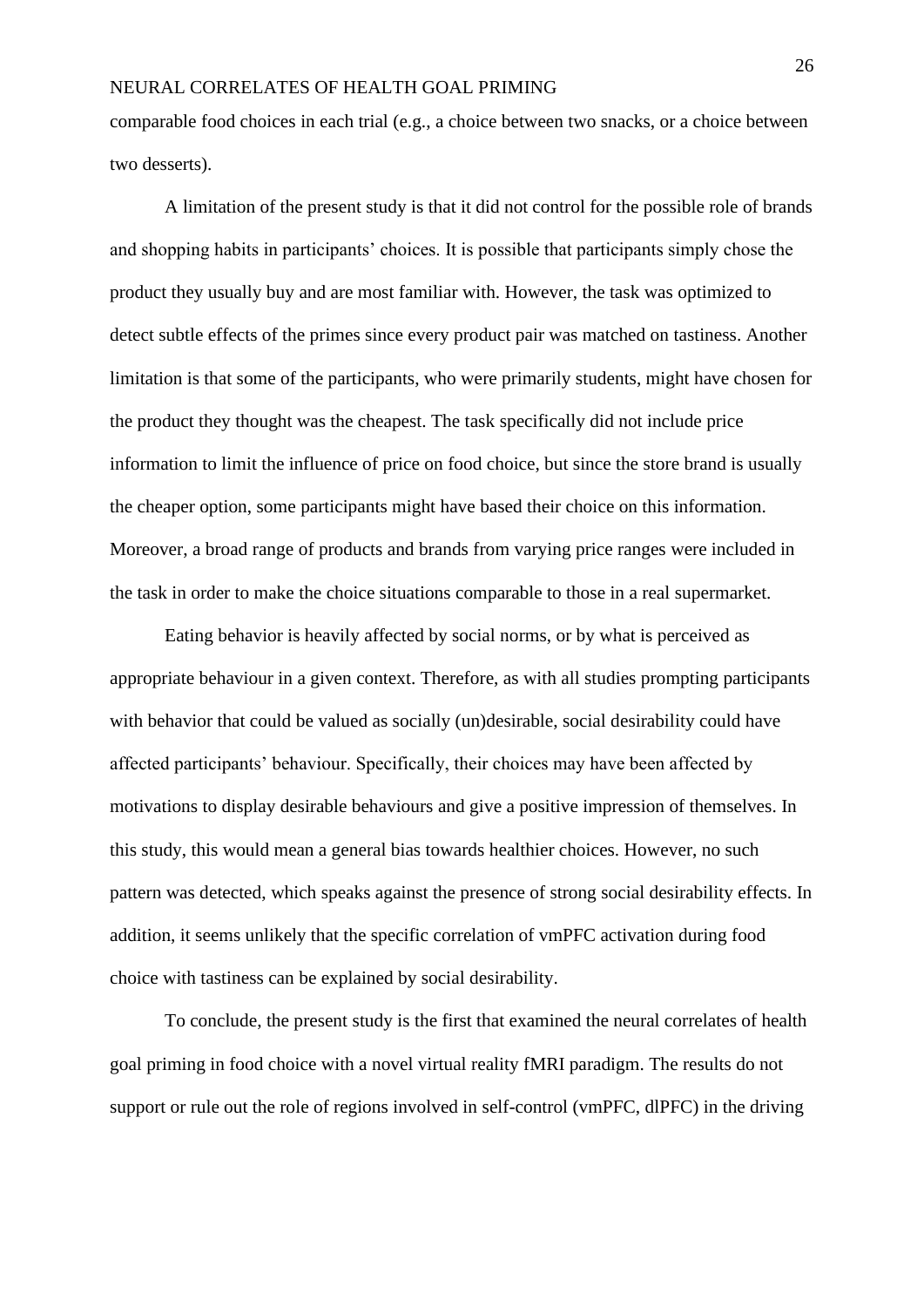mechanism behind health goal priming. Nevertheless, the study did show that virtual reality can be employed in food-related fMRI research.

# **Funding information**

This work was funded by a governmental research Grant NWO Food Cognition Behavior (05714020). The funding institution had no role in the collection, analysis and interpretation of data; in the writing of the report; and in the decision to submit the article for publication.

#### **Data and code availability statement**

The author is willing to share data and code upon request.

#### **Acknowledgements**

We thank Channah de Ruiter and Madhronica Sardjoe for their help in conducting the experiments. We thank Daniel Groothuysen for his help creating the virtual stimuli. We thank Andries van der Leij, Steven Scholte and Victor Lamme for their input in the project.

#### **Author contributions:**

L.N. van der Laan: Conceptualization, Formal analysis, Investigation, Methodology, Writing — original draft,

E.K. Papies: Conceptualization, Writing — review and editing

A. Ly: Formal analysis, Investigation, Writing — original draft

P.A.M. Smeets: Conceptualization, Writing — review and editing

# **Conflict of interest statement**

The authors declare no conflicts of interest.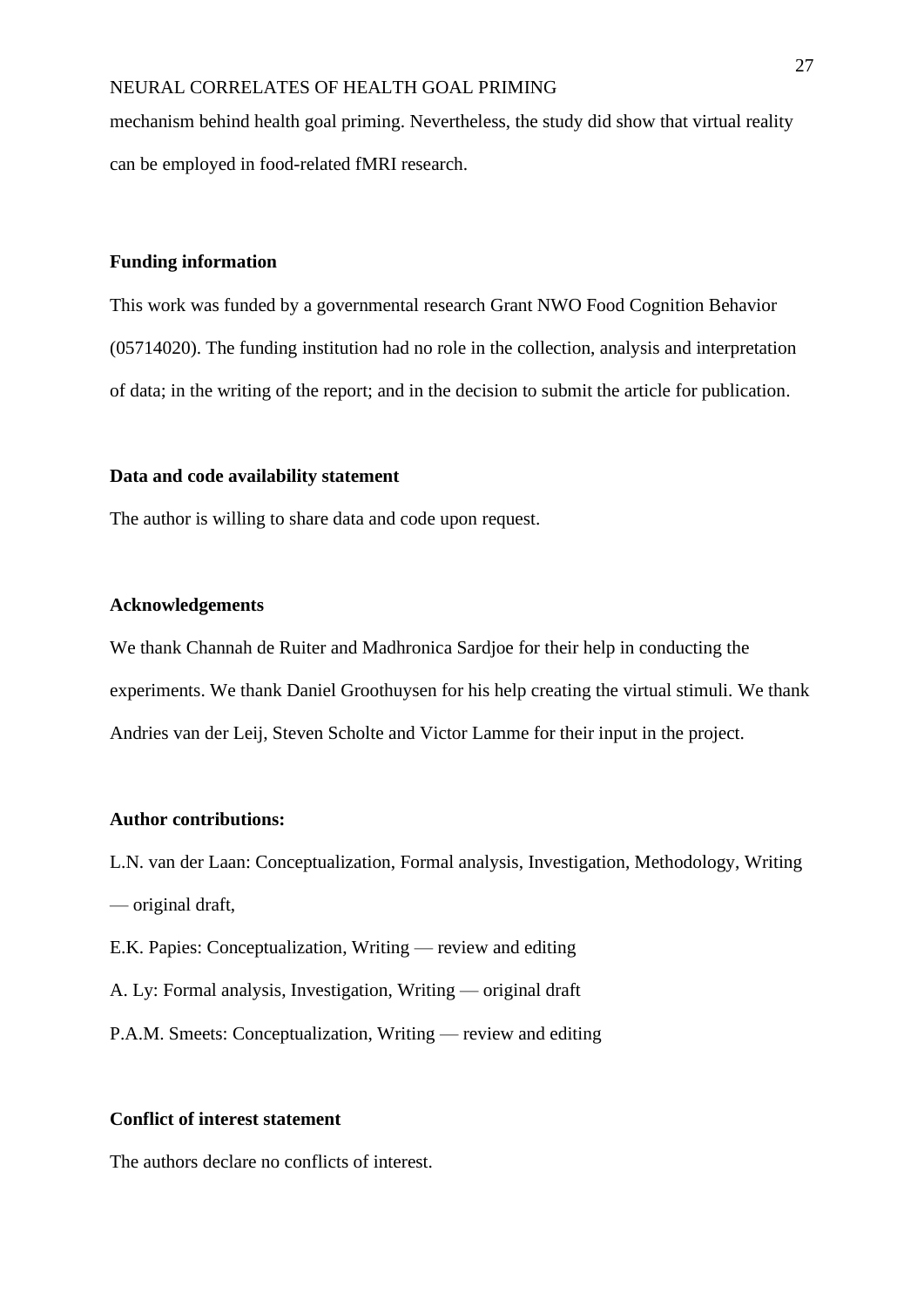### **Ethics statement**

The study was approved by the Ethics Committee of the University of Amsterdam and participants' informed consent was obtained before the start of the study.

#### **References**

- Aguirre, J. A. (2007). The farmer's market organic consumer of Costa Rica. *British Food Journal, 109,* 145-154.
- Anschutz, D. J., Van Strien, T., & Engels, R. C. M. E. (2008). Exposure to slim images in mass media: Television commercials as reminders of restriction in restrained eaters. *Health Psychology, 27,* 401-408.
- Bargh, J. A., & Chartrand, T. L. (2000): The mind in the middle: A practical guide to priming and automaticity research. In Reis, H. T., & Judd, C. M. (Eds.) *Handbook of research methods in social and personality psychology* (pp.253-285). New York: Cambridge University Press.
- Bartra, O., McGuire, J. T., & Kable, J. W. (2013). The valuation system: a coordinate-based meta-analysis of BOLD fMRI experiments examining neural correlates of subjective value. NeuroImage, 76, 412–427. https://doi.org/10.1016/j.neuroimage.2013.02.063
- Baumeister, R. F., Heatherton, T. F., & Tice, D. M. (1994). Losing control: How and why people fail at self-regulation. San Diego, CA: Academic Press.
- Benn, Y., Webb, T. L., Chang, B. P. I., Sun, Y. H., Wilkinson, I. D., & Farrow, T. F. D. (2014). The neural basis of monitoring goal progress. *Frontiers in Human Neuroscience, 8,* 688.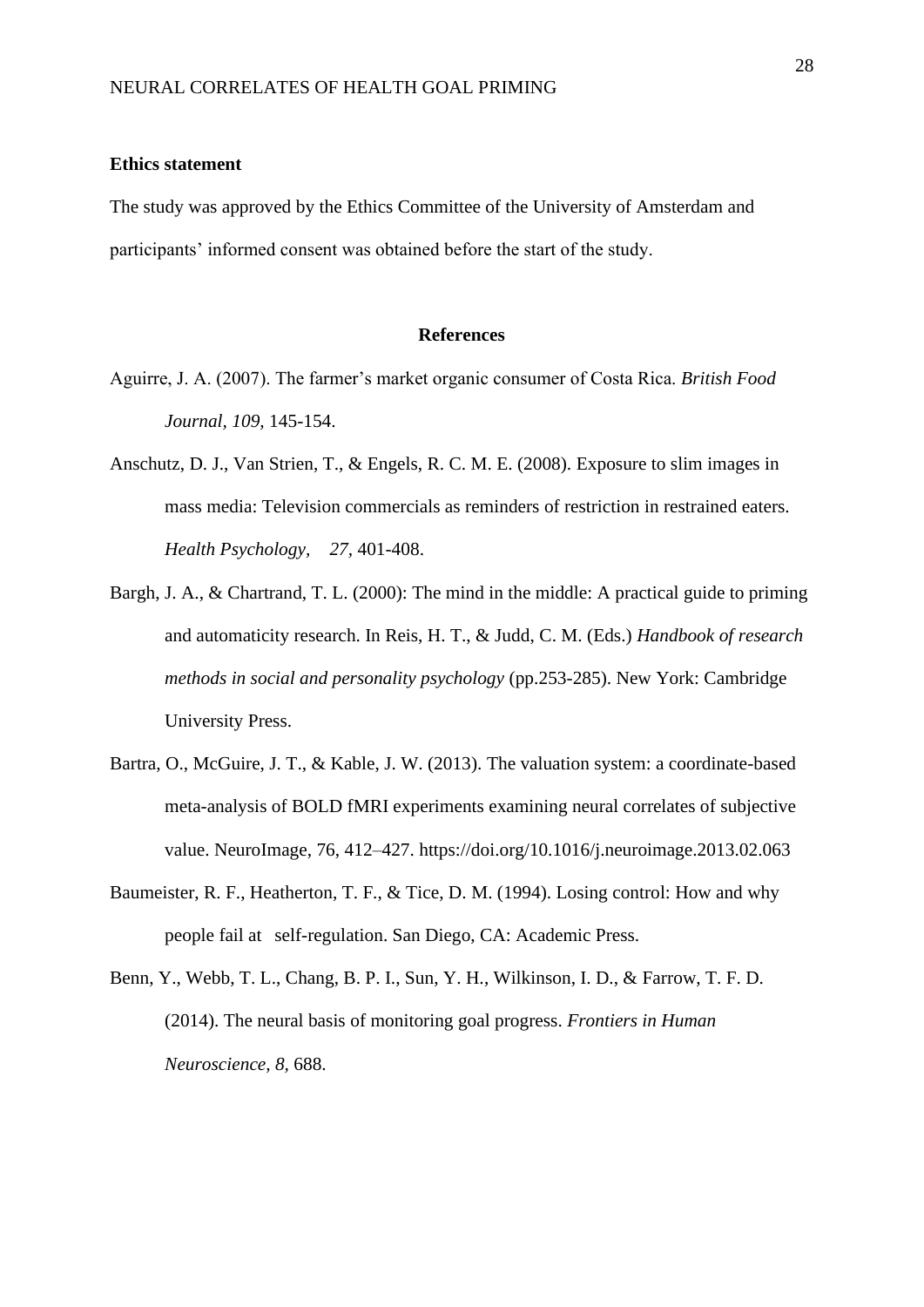- Best, M., Barsalou, L. W., & Papies, E. K. (2018). Studying human eating behaviour in the laboratory: Theoretical considerations and practical suggestions. *Appetite,* 130, 339– 343.<https://doi.org/10.1016/j.appet.2018.06.001>
- Boland, W. A., Connell, P. M., & Vallen, B. (2013). Time of day effects regulation of food consumption of health goals. *Appetite, 70,* 47-52.
- Blom, S., Gillebaart, M., De Boer, F., van der Laan, N., & De Ridder, D. (2021). Under pressure: Nudging increases healthy food choice in a virtual reality supermarket, irrespective of system 1 reasoning. Appetite, 160, 105116. <https://doi.org/10.1016/j.appet.2021.105116>
- Brunner, T. A., & Siegrist, M. (2012). Reduced food intake after exposure to subtle weightrelated cues. *Appetite, 58,* 1109-1112.
- Buckland, N. J., Er, V., Redpath, I., & Beaulieu, K. (2018). Priming food intake with weight control cues: Systematic review with a meta-analysis. *International Journal of Behavioral Nutrition and Physical Activity*, *15*(1), 66. [https://doi.org/10.1186/s12966-](https://doi.org/10.1186/s12966-018-0698-9) [018-0698-9](https://doi.org/10.1186/s12966-018-0698-9)
- Chao, A.M., Loughead, J., Bakizada, Z. M., Hopkins, C. M., Geliebter, A., Gur, R. C. & van Wadden, T.A. (2017). Sex/Gender differences in neural correlates of food stimuli: a

systematic review of functional neuroimaging studies. *Obesity Reviews, 18(6),* 687-699.

- Chartrand, T. L., & Bargh, J. A. (1996). Automatic activation of impression formation and memorization goals: Nonconscious goal priming reproduces effects of explicit task instructions. *Journal of Personality and Social Psychology, 71(3),* 464-478.
- Chatham, C. H., Claus, E. D., Kim, A., Curran, T., Banich, M. T., Munakata, Y. (2012). Cognitive control reflects context monitoring, not motoric stopping, in response inhibition. *PLoS ONE, 7,* 31546. doi:10.1371/journal.pone.0031546.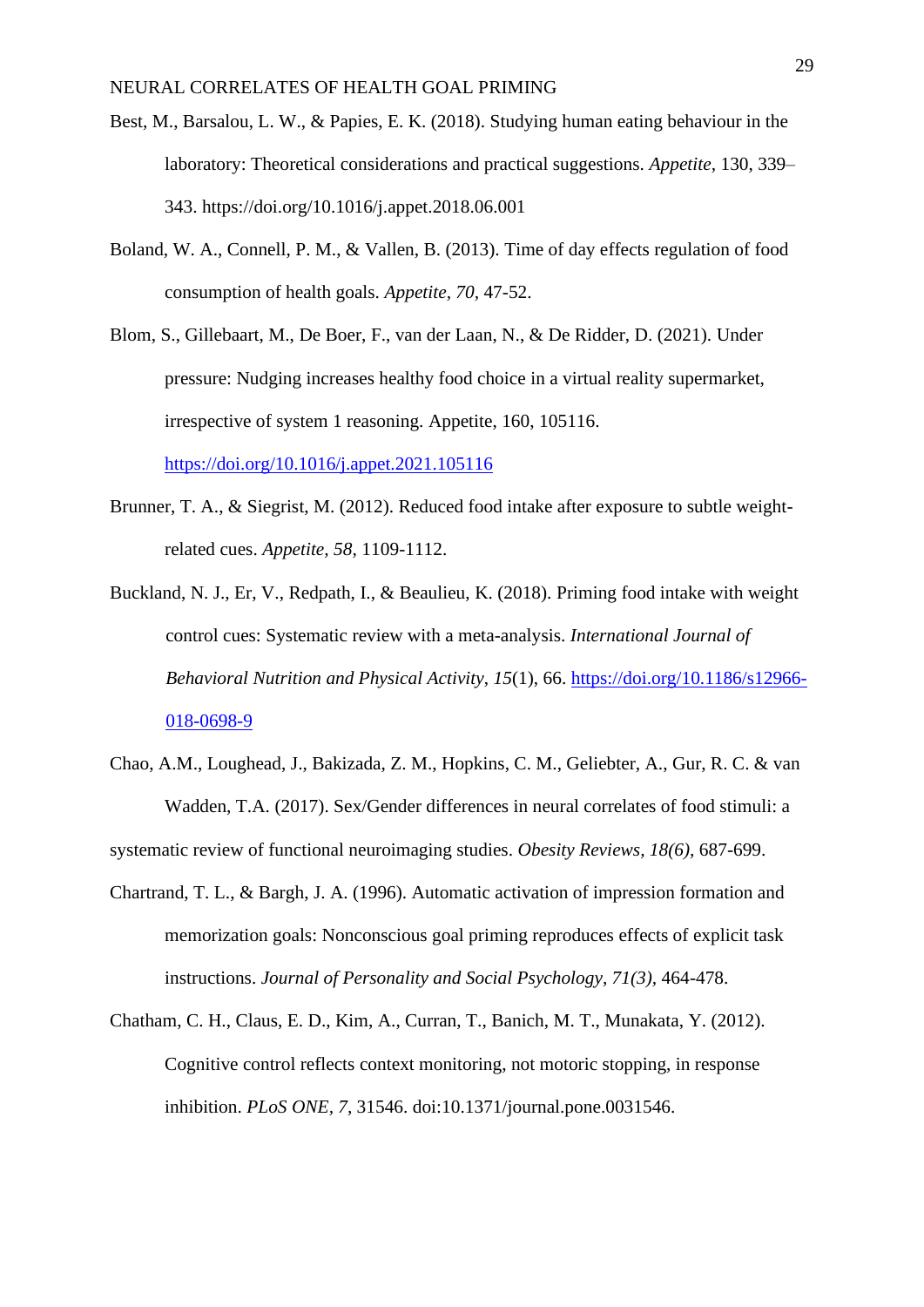- Cohen, D. A. (2008). Obesity and the built environment: Changes in environmental cues cause energy imbalances. *International Journal of Obesity, 32*, 137-142.
- Corbetta, M., & Shulman, G. L. (2002). Control of goal-directed and stimulus-driven attention in the brain. *Nature Reviews Neuroscience, 3,* 201-215.
- Custers, R., & Aarts, H. (2010). The unconscious will: How the pursuit of goals operates outside of conscious awareness. *Science, 329,* 47-50.
- Fishbach, A., Friedman, R. S., & Kruglanski, A. W. (2003). Leading us not unto temptation: Momentary allurements elicit overriding goal activation. *Journal of Personality and Social Psychology, 84,* 296-309.
- Forwood, S.E., Ahern, A.L., Hollands, G.J., Ng. Y.L., Marteau, T.M. Priming healthy eating. You can't prime all people all of the time. *Appetite, 89*, 93-102.
- Gelici-Zeko, M. M., Lutters, D., ten Klooster, R., & Weijzen, P. L. G. (2012). Studying the influence of packaging design on consumer perceptions (of dairy products) using categorizing and perceptual mapping. *Packaging Technology and Science, 26,* 215- 228.
- Gozzi, M., Raymont, V., Solomon, J., Koenigs, M., & Grafman, J. (2009). Dissociable effects of prefrontal and anterior temporal cortical lesions on stereotypical gender attitudes. *Neuropsychologia, 47,* 2125-2132.
- Hare, T. A., Camerer, C. F., & Rangel, A. (2009). Self-control in decision-making involves modulation of the vmPFC valuation system. *Science, 324,* 646-648.
- Hare, T. A., Malmaud, J., & Rangel, A. (2011). Focusing attention on the health aspects of foods changes value signals in vmPFC and improves dietary choice. *The Journal of Neuroscience, 31,* 11077-11087.
- Hoenink, J. C., Mackenbach, J. D., Waterlander, W., Lakerveld, J., van der Laan, N., & Beulens, J. (2020). The effects of nudging and pricing on healthy food purchasing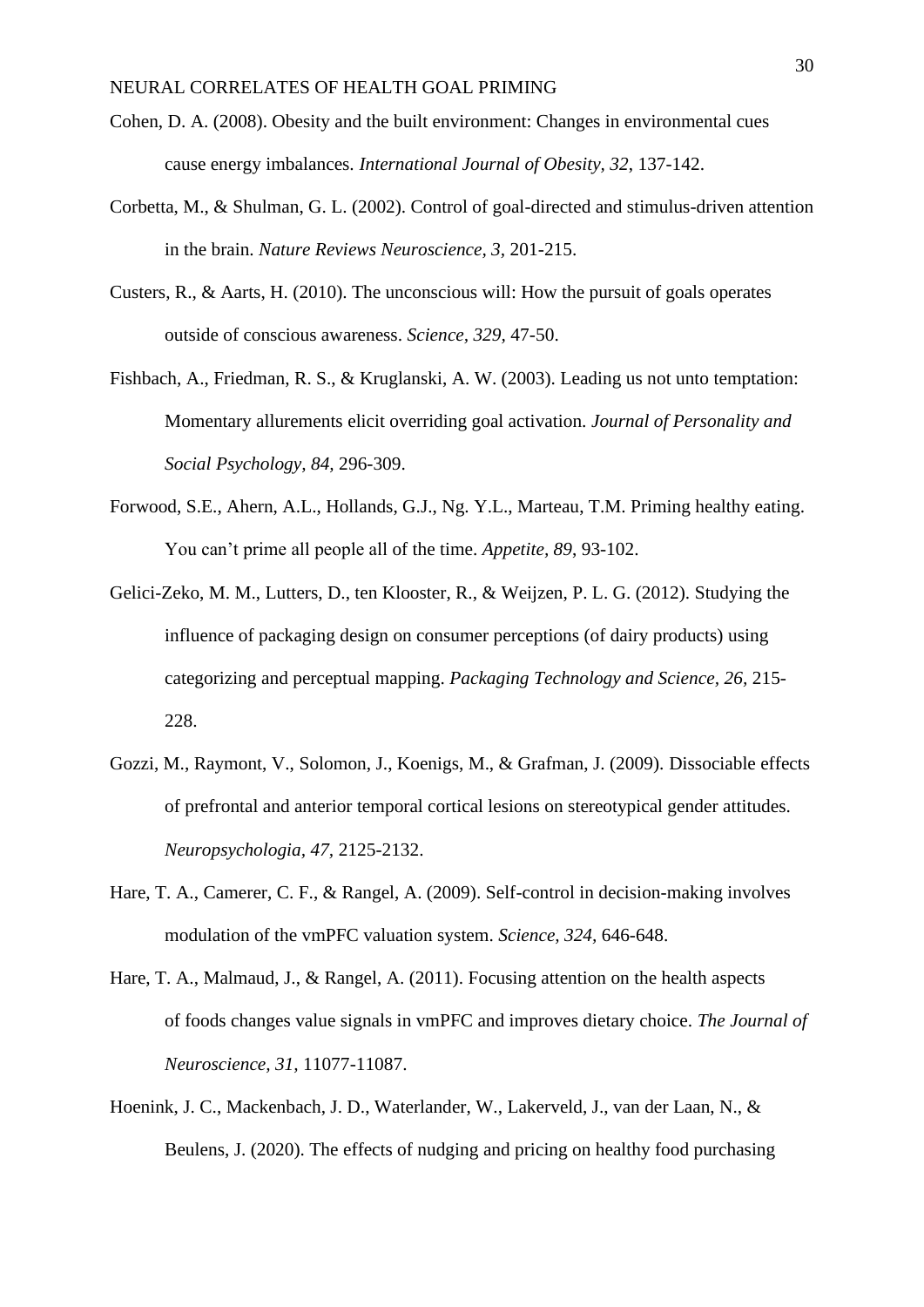behavior in a virtual supermarket setting: a randomized experiment. The international journal of behavioral nutrition and physical activity, 17(1), 98. <https://doi.org/10.1186/s12966-020-01005-7>

Hoenink, J. C., Mackenbach, J. D., van der Laan, L. N., Lakerveld, J., Waterlander, W., & Beulens, J. (2021). Recruitment of Participants for a 3D Virtual Supermarket: Crosssectional Observational Study. JMIR formative research, 5(2), e19234. https://doi.org/10.2196/19234

- Hendrick, O. M., Luo, X., Zhang, S., & Li, C. S. (2012). Saliency processing and obesity: A preliminary imaging study of the stop signal task. *Obesity, 20,* 1796-1802.
- Herman, C. P. & Mack, D. (1975). Restrained and unrestrained eating. *Journal of Personality, 43,* 647-660.
- Hollands, G. J., Bignardi, G., Johnston, M., Kelly, M. P., Ogilvie, D., Petticrew, M., … Marteau, T. M. (2017). The TIPPME intervention typology for changing environments to change behaviour. *Nature Human Behaviour*, *1*, 1–9. https://doi.org/10.1038/s41562-017-0140
- Hollmann, W., Hellrung, L., Pleger, B., Schlogl., H., Kabisch, S., & Stumvoll, M. (2012). Neural correlates of volitional regulation of the desire for food. *International Journal of Obesity, 36,* 648-655.
- Jeffery, R.W., Drewnowski, A., Epstein, L. H., Stunkard, A. J., Wilson, G.T., Wing, R. R., & Hill, D. R. (2000). Long-term maintenance of weight loss: Current status. *Health Psychology, 19,* 5-16.
- Kahn, S. E., Hull, R. L., & Utzschneider, K. M. (2006). Mechanisms linking obesity to insulin resistance and type 2 diabetes. *Nature, 444*, 840–846.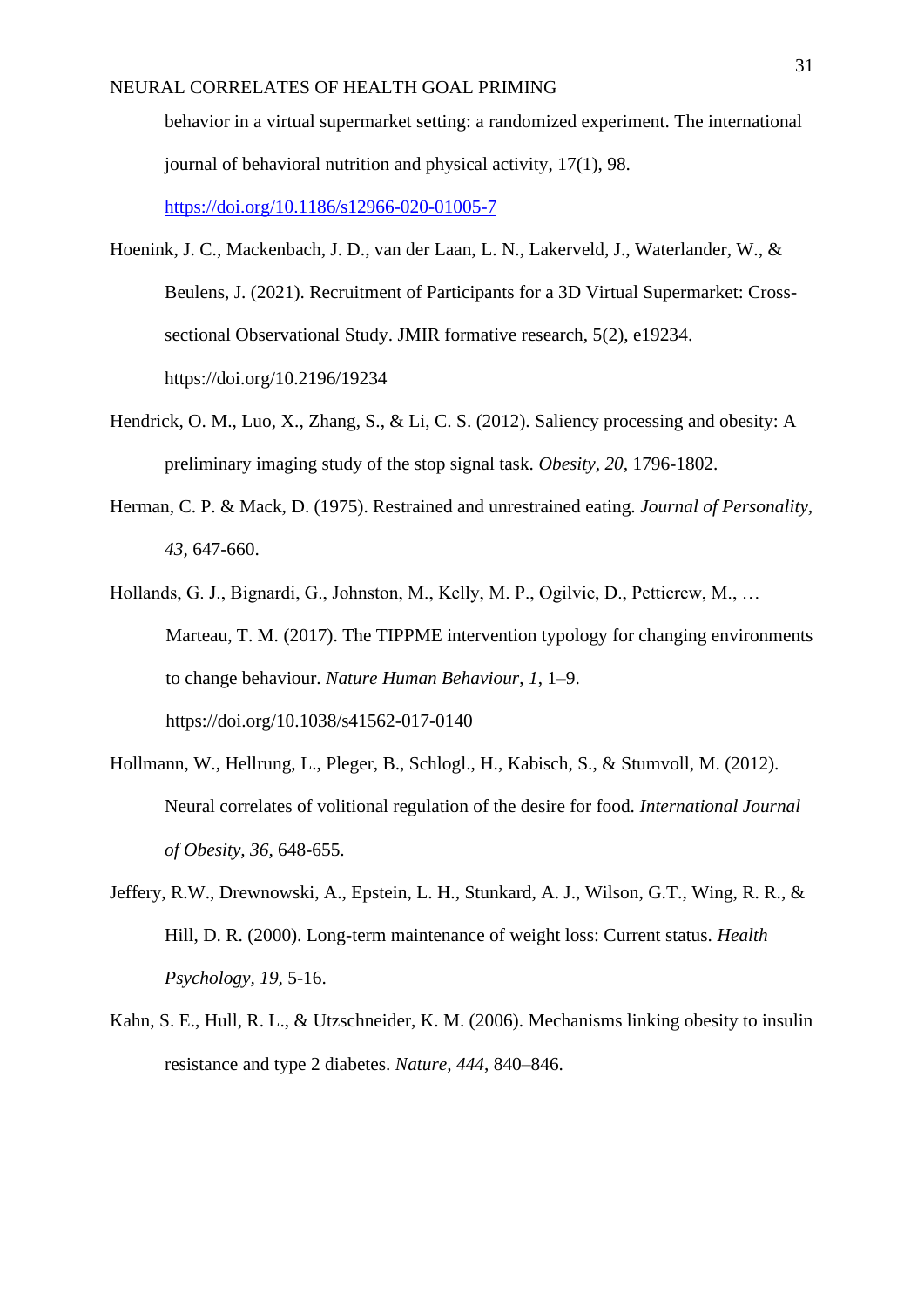- Kotsis, V., Stabouli, S., Bouldin, M., Low, A., Toumanidis, S., & Zakopoulos, N. (2005). Impact of obesity on 24-hour ambulatory blood pressure and hypertension. *Hypertension, 45,* 602-607.
- Kroese, F. M., Adriaanse, M. A., Evers, C., De Ridder, D. T. D. (2011). "Instant success": Turning temptations into cues for goal-directed behavior. *Personality and Social Psychology Bulletin, 37,* 1389-1397.
- Kruger, J., Galuska, D. A., Serdula, M. K., Jones, D. A. (2004). Attempting to lose weight: Specific practices among U.S. adults. *American Journal of Preventive Medicine, 26,*  402-406.
- Levitsky, D. A., & Pacanowski, C. R. (2012). Free will and the obesity epidemic. *Public health nutrition, 15,* 126-141.
- Liddle, P. F., Kiehl, K. A., & Smith, A.M. (2000). Event-related fMRI study of response inhibition. *Human Brain Mapping, 12,* 100-109.
- Linder, N. S., Uhl, G., Fliessbach, K., Trautner, P., Elger, C. E., & Weber, B. (2010). Organic labeling influences food valuation and choice. *NeuroImage, 53,* 215-220.
- Lusk, J. L., Crespi, J. M., Cherry, B. C., McFadden, B. R., Martin, L. E., & Bruce, A. S. (2015). An fMRI investigation of consumer choice regarding controversial food technologies. *Food Quality and Preference, 40,* 209-220.
- Lopez, R. B., Hofmann, W., Wagner, D.D., Kelley, W. M., & Heatherton, T. F. (2014). Neural predictors of giving in to temptations in daily life. *Psychological Science, 25,*  1337-1344.
- Ng, M., Fleming, T., Robinson, M., Thomson, B., Graetz, N., Margono, C., ... Gakidou, E. (2014). Global, regional, and national prevalence of overweight and obesity in children and adults during 1980-2013: a systematic analysis for the Global Burden of Disease Study 2013. *Lancet, 384,* 766-781.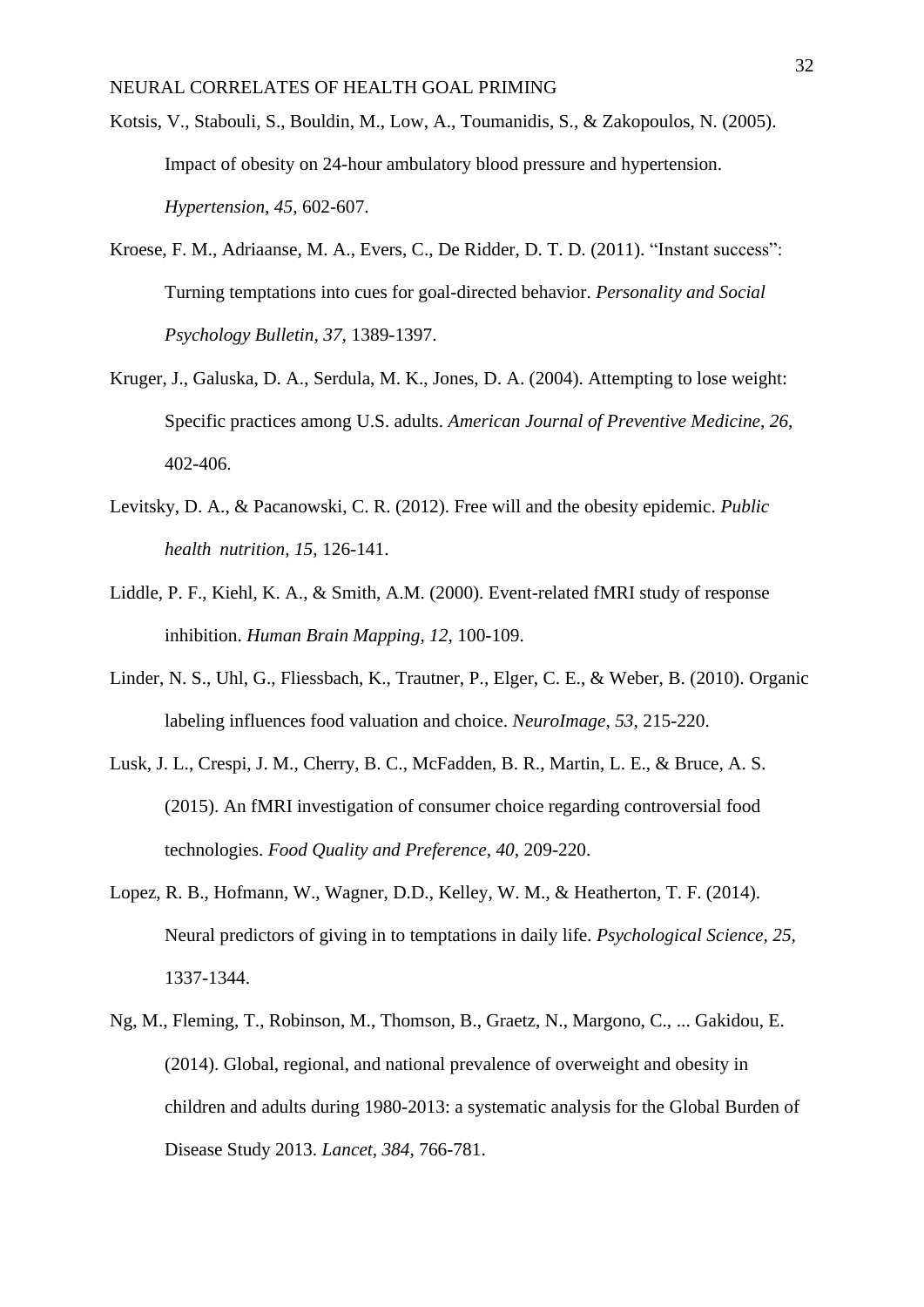- MacDonald, A. W., Cohen, J. D., Stenger, V. A., & Carter, C. S. (2000). Dissociating the role of the dorsolateral prefrontal cortex and anterior cingulate cortex in cognitive control. *Science, 288,* 1835-1838.
- Maldjian, J. A., Laurienti, P. J., Kraft, R. A., & Burdette, J. B. (2003). An automated method for neuroanatomic and cytoarchitectonic atlas-based interrogation of fMRI data sets. *NeuroImage, 19,* 1233-1239.
- Menon, V., Adleman, N. E., White, C. D., Glover, G. H., & Reiss, A. L. (2001). Error-related brain activation during a Go/NoGo response inhibition task. *Human Brain Mapping, 12,* 131-143.
- Miller, E. K., & Cohen, J. D. (2001). An integrative theory of prefrontal cortex function. *Annual Review of Neuroscience, 24,* 167-202.
- O'Doherty, J. P. (2011). Contributions of the ventromedial prefrontal cortex to goal-directed action selection. *Annals of the New York Academy of Sciences, 1239,* 118-129.
- Papies, E. K. (2016). Health goal priming as a situated intervention tool: How to benefit from nonconscious motivational routes to health behavior. *Health Psychology Review, 10,*  408-424.
- Papies, E. K., & Hamstra, P. (2010). Goal priming and eating behavior: Enhancing selfregulation by environmental cues. *Health Psychology, 29,* 384-388.
- Papies, E. K., Potjes, I., Keesman, M., Schwinghammer, S., & Van Koningsbruggen, G. M. (2014). Using health primes to reduce unhealthy snack purchases among overweight consumers in a grocery store. *International Journal of Obesity, 38,* 597-602.
- Papies, E. K., & Veling, H. (2013). Healthy dining. Subtle reminders at the point of purchase increase low-calorie food choices among both chronic and current dieters. *Appetite, 61,* 1-7.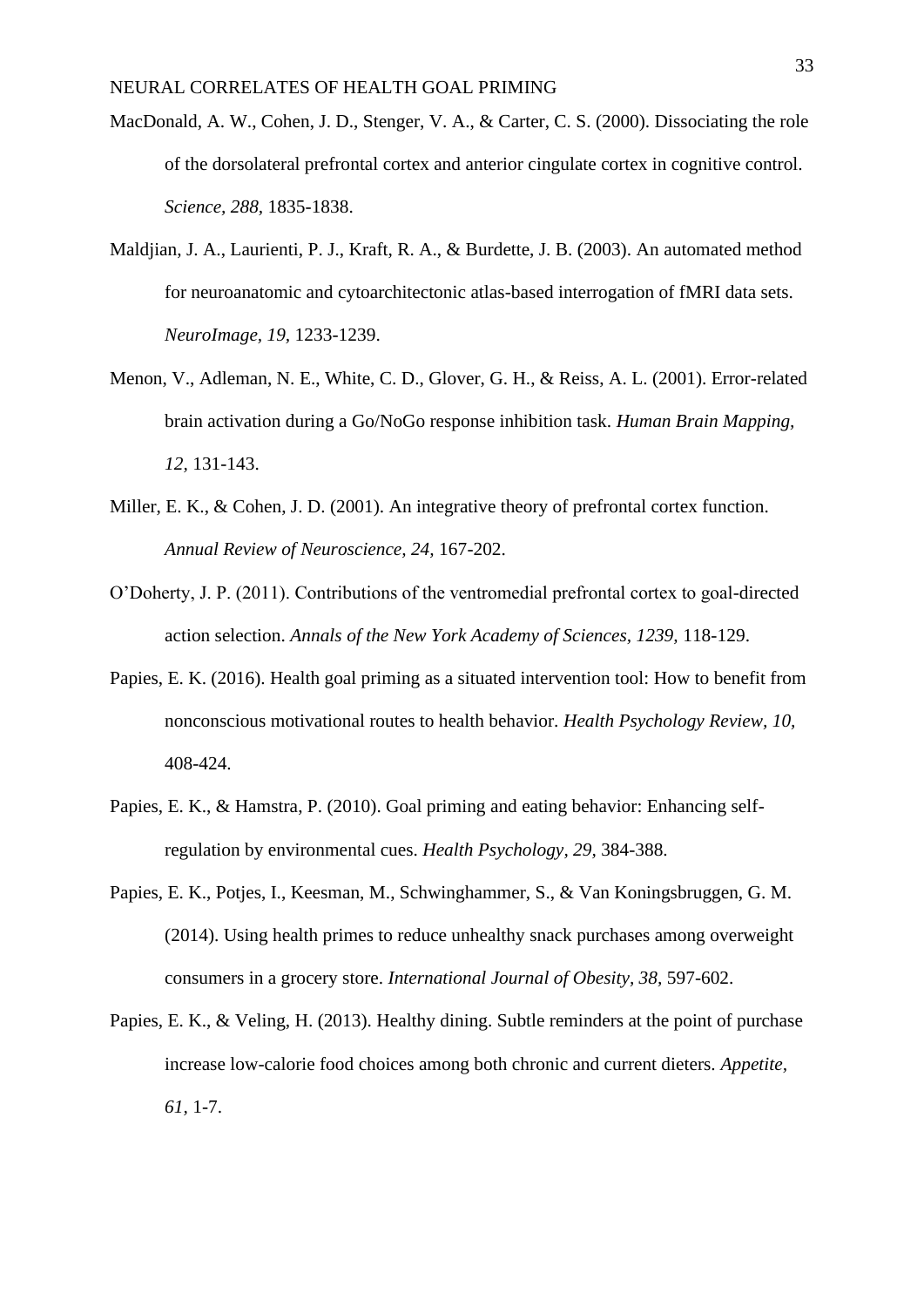- Ridderinkhof, K. R., Van den Wildenberg, W. P. M., Segalowitz, S. J., & Carter, C. S. (2004). Neurocognitive mechanisms of cognitive control: The role of prefrontal cortex in action selection, response inhibition, performance monitoring, and reward-based learning. *Brain and Cognition, 56,* 129-140.
- Schubert, T., Friedmann, F., & Regenbrecht, H. (2001). The experience of presence: Factor analytic insights. *Presence: Teleoperators and Virtual Environments*, *10*(3), 266–281
- Sheeran, P., Gollwitzer, P. M., & Bargh, J. A. (2013). Nonconscious processes and health. *Health Psychology*, *32*(5), 460–473. https://doi.org/10.1037/a0029203
- Simmonds, D. J., Pekar, J. J., & Mostofsky, S. H. (2008). Meta-analysis of Go/No-go tasks demonstrating that fMRI activation associated with response inhibition is taskdependent. *Neuropsychologia, 46,* 224-232.
- Slater M. (2009). Place illusion and plausibility can lead to realistic behaviour in immersive virtual environments. Philosophical transactions of the Royal Society of London. Series B, Biological sciences, 364(1535), 3549–3557. https://doi.org/10.1098/rstb.2009.0138
- Smeets, P., Dagher, A., Hare, T. A., Kullmann, S., van der Laan, L. N., Poldrack, R. A., Preissl, H., Small, D., Stice, E., & Veldhuizen, M. G. (2019). Good practice in foodrelated neuroimaging. *The American journal of clinical nutrition, 109(3),* 491–503. https://doi.org/10.1093/ajcn/nqy344
- Smit, E. S., Meijers, M., & van der Laan, L. N. (2021). Using Virtual Reality to Stimulate Healthy and Environmentally Friendly Food Consumption among Children: An Interview Study. International journal of environmental research and public health, 18(3), 1088. https://doi.org/10.3390/ijerph18031088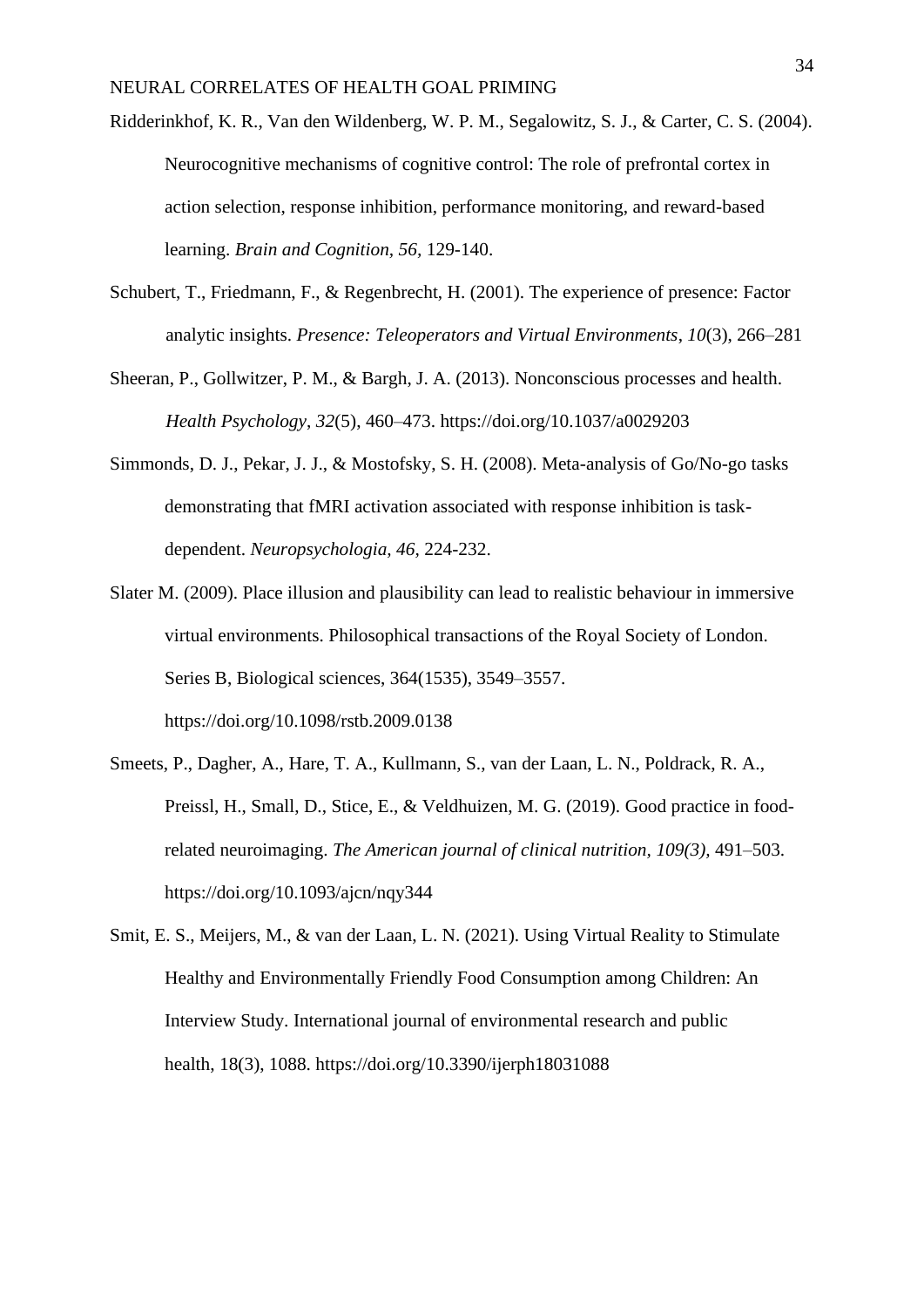- Spreng, R. N., Stevens, W. D., Chamberlain, J. P., Gilmore, A. W., Schacter, D. L. (2010). Default network activity, coupled with the frontoparietal control network, supports goal-directed cognition. *NeuroImage, 53,* 303-317.
- Tzourio-Mazoyer, N., Landeau, B., Papathanassiou, D., Crivello, F., Etard, O., Delcroix, N., … Joliot, M. (2002). Automated anatomical labeling of activations in SPM using a macroscopic anatomical parcellation of the MNI MRI single-subject brain. *NeuroImage, 15,* 273-289.
- Van der Laan, L. N., Papies, E. K., Hooge, I. T., & Smeets, P. A. M. (2017). Goal-directed visual attention drives health goal priming: An eye-tracking study. *Health Psychology, 36*, 82-90.
- Van der Laan, L. N., de Ridder, D. T. D., Viergever, M. A., & Smeets, P. A. M. (2012). Appearance matters: Neural correlates of food choice and packaging aesthetics. *PLoS One, 7,* e41738.
- Van der Laan, L. N., de Ridder, D. T. D., Viergever, M. A., & Smeets, P. A. M. (2014). Activation in inhibitory brain regions during food choice correlates with temptation strenght and self-regulatory success in weight-concerned women. *Frontiers in Neuroscience, 8,* 308.
- Van der Waal, N.E., Janssen, L., Antheunis, M., Culleton, E., & Van der Laan, L.N. (2021) The appeal of virtual chocolate: A systematic comparison of psychological and physiological food cue responses to virtual and real food. *Food quality and Preference, 90,* 104167.
- Van Herpen, E., Van den Broek, E., Van Trijp, H. C. M., & Yu, T. (2016). Can a virtual supermarket bring realism into the lab? Comparing shopping behavior using virtual and pictorial store representations to behavior in a physical store.

Van Meer, F., Van der Laan, L.N., Viergever, M. A., Adan, R.A.H., & Smeets, P. A. M.